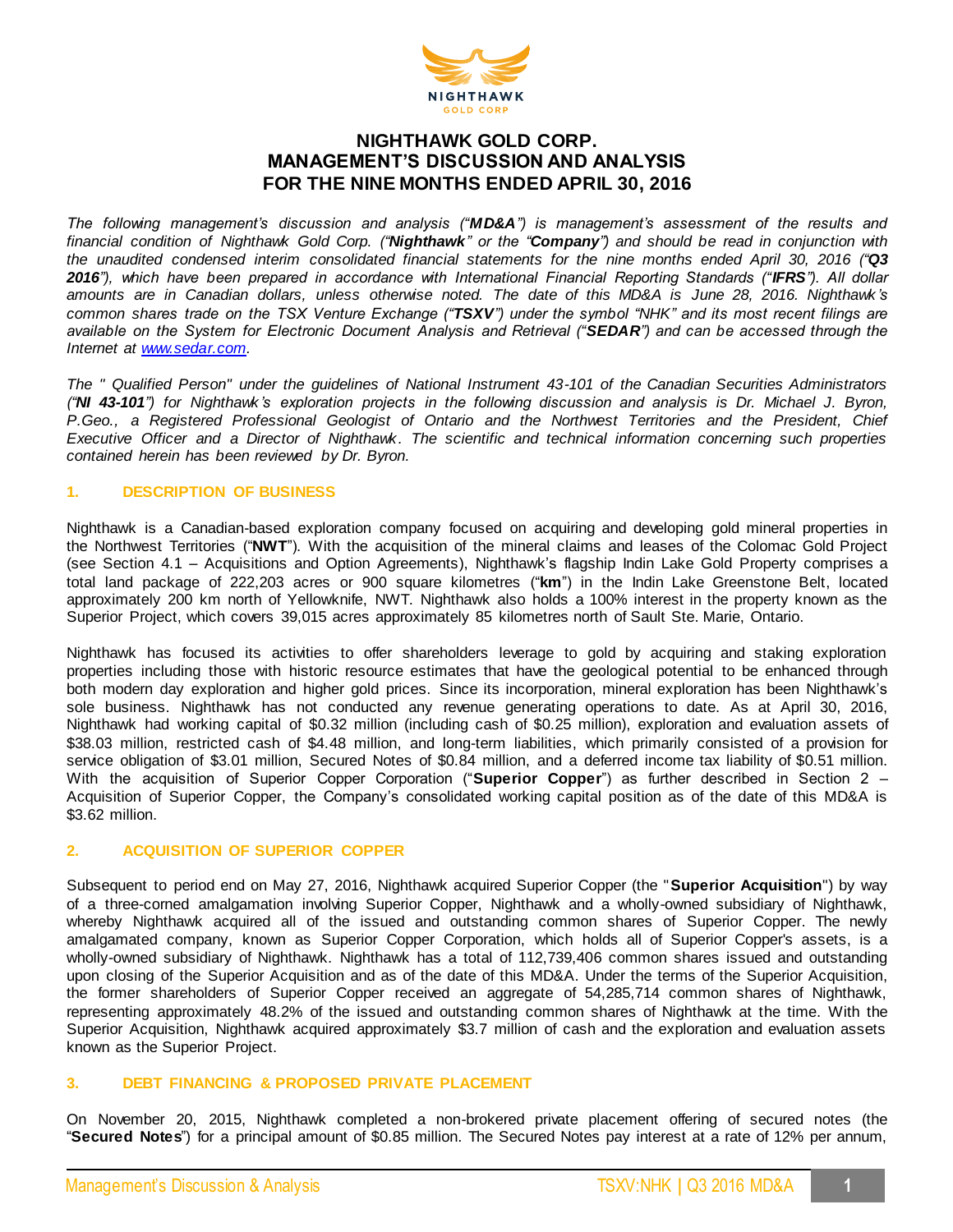

compounded monthly, and are payable in cash semi-annually. The Secured Notes mature on May 20, 2017, and are secured by a general security agreement on the Company's real and personal property. Nighthawk can prepay the Secured Notes without penalty, provided that any interest owed to the date of prepayment is also paid to the Secured Note holders. In connection with the issuance of the Secured Notes, 3,400,000 warrants (the "**Secured Note Warrants**") were issued and entitle each Secured Note Warrant holder to acquire one common share at an exercise price of \$0.15 per share until May 20, 2017.

Subsequent to period end on June 13, 2016, the Company announced its proposal to complete a non-brokered private placement consisting of up to 4,444,444 common shares at a price of \$0.225 per common share and up to 16,666,667 common shares, which qualify as a "flow-through shares" within the meaning of the Income Tax Act (Canada) at a price of \$0.30 per flow-through share for aggregate gross proceeds of up to \$6.00 million (the "**Offering**"). The gross proceeds from the sale of the flow-through shares will be used for exploration on the Company's Indin Lake Gold Property. The net proceeds from the sale of the common shares will be used for general working capital purposes. The Offering is expected to close June 29, 2016 and remains subject to the approval of the TSXV.

# **4. EXPLORATION AND EVALUATION ACTIVITIES**

#### *INDIN LAKE GOLD PROPERTY*

The Indin Lake area resides within a historic gold camp which has been largely ignored for almost twenty -five years, rendering it vastly underexplored with numerous untested prospective targets. Several gold deposits and showings lie within this belt, the most significant being the former producing Colomac open pit gold mine, which was acquired by Nighthawk in January 2012 (see Section 4.1 – Acquisitions and Option Agreements).

Nighthawk has significantly expanded the number of gold exploration targets within its Indin Lake Gold Property area that lies along the West Bay – Indin Lake Fault Zone, a regional structure that extends over 200 km from the shores of Great Slave Lake to areas north of the Indin Lake Greenstone Belt. This fault zone contains both the Giant and Con gold mines (approximately 13 million oz Au of production) to the south and the Colomac Gold Project (historic production of 527,908 oz Au) within its northern extent. Management believes this structure has played a major role in the development and localization of the Indin Lake gold mineralization; much the same role as that of other large regional fault zones, such as the Destor-Porcupine Fault's influence on gold deposit formation within the Timmins gold camp. The Indin Lake Greenstone Belt remains one of the few underexplored historic gold camps in Canada. See Figure 1 for a map of Nighthawk's Indin Lake Gold Property Land Package.

# *4.1 Acquisitions and Option Agreements*

In August 2008, Nighthawk acquired 6 mining leases and 6 mining claims within the Indin Lake Greenstone Belt (the "**Damoti Lake Property**"), subject to an existing 2% net smelter royalty. Upon acquisition, a reclamation obligation existed at the Damoti Lake Property (the "**Damoti Reclamation Obligation**"). At the time of acquisition, the estimated cost of the Damoti Reclamation Obligation could not be reliably measured. Environmental assessments have since been carried out using a third party specialist and the cost of the Damoti Reclamation Obligation is estimated to be \$0.40 million. Costs related to the Damoti Lake Obligation are capitalized as acquisition costs related to the Damoti Lake Property as the liability was known and assumed at acquisition.

Under agreements dated in January 2011, and as amended in April 2013, the Company acquired a 100% interest in 15 mining leases and 3 mining claims located within the Indin Lake Greenstone Belt (the "**Indin Lake Claims/Leases**"), subject to existing net smelter royalties on certain claims ranging from 2% to 5%. To earn a 100% interest, option payments totalling \$0.73 million are required in tranches as follows:

- Upon execution of the agreement: \$0.15 million (paid);
- By July 31, 2012: \$0.10 million (paid);
- By July 31, 2013: \$0.23 million (paid); and
- By July 31, 2014: \$0.25 million (paid through the issuance of 438,596 common shares).

In January and April 2011, the Company staked 107 additional mining claims in the Indin Lake Greenstone Belt in the NWT, thereby linking the Damoti Lake Property with the Indin Lake Claims/Leases and consolidating much of the Indin Lake Gold Camp's ground to form the Indin Lake Gold Property.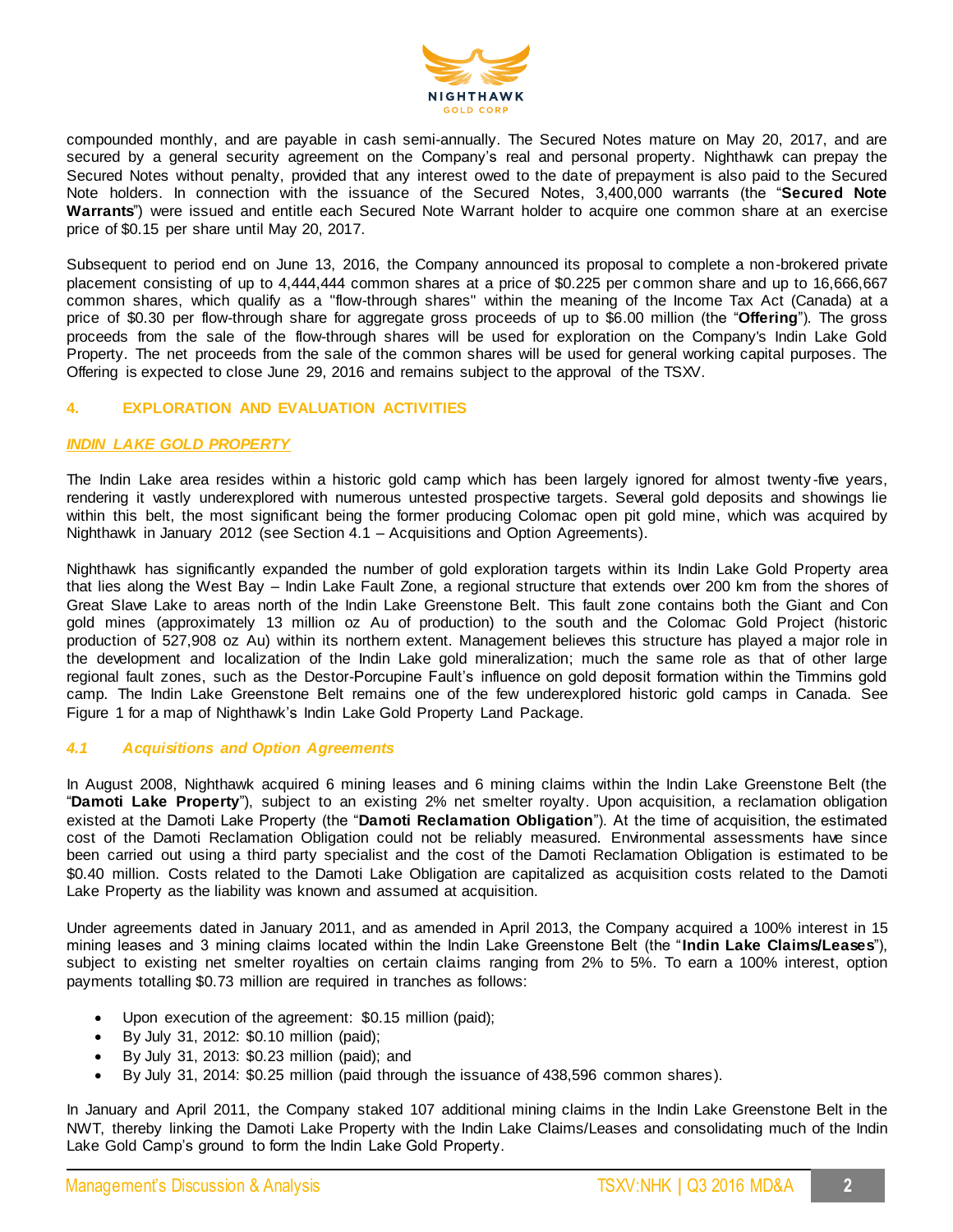

# *Figure 1 Indin Lake Gold Property Land Package*



# *Acquisition of the Colomac Gold Project*

On January 26, 2012, the Company completed an agreement (the "**Colomac Agreement**") to acquire 100% of the mineral claims and leases of the former producing Colomac Gold Project in the NWT from Aboriginal Affairs and Northern Development Canada ("**AANDC**"). The Colomac Gold Project lies within the central portion of Nighthawk's 229,791 acre Indin Lake Gold Property. Through the acquisition, approximately 90% of the Indin Lake Greenstone Belt was consolidated. The Colomac Gold Project contains at least five separate gold deposits open in all directions (Colomac Main, Grizzly Bear, Goldcrest, Dyke Lake, and 24/27), only one of which, the Colomac Main Deposit, was historically mined. Intermittent mining from 1990 to 1997 was limited to one of three shallow open pits developed on a steeply dipping quartz-feldspar porphyry intrusion (Colomac sill). Historical production is reported to be 527,908 oz Au with an average head grade of 1.66 g/t Au. Mining activities exploited only a small portion of the sill's 7 km mineralized strike length. All mining and processing equipment and infrastructure have been removed from the Colomac Gold Project.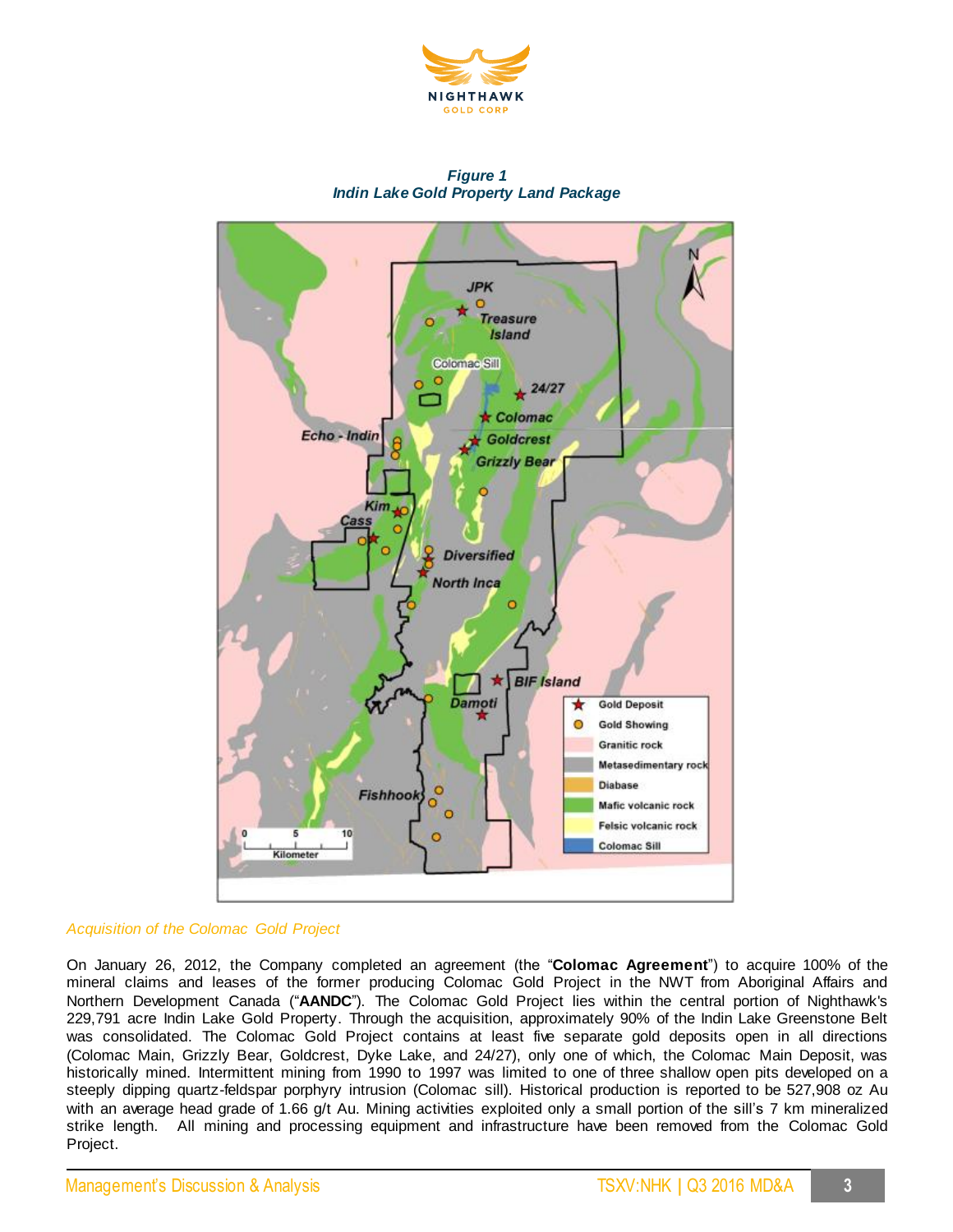

As consideration for the Colomac Gold Project, Nighthawk committed to perform reclamation services on three other sites within the Indin Lake Gold Property land package which are the responsibility of AANDC, being the Diversified, Chalco Lake, and Spider Lake sites. The obligation for the reclamation services being carried out on behalf of AANDC totals a maximum of \$5.00 million. Upon closing, security in the form of letters of credit totalling \$5.00 million (\$3.00 million for the Diversified site, \$1.00 million for the Chalco Lake site and \$1.00 million for the Spider Lake site) was posted in favour of AANDC (collectively, the "**Colomac LOC's**") to secure the obligation to perform the services for each site. The Colomac LOC's are secured by guaranteed investment certificates at a Canadian chartered bank for the same amounts (the "**Colomac GIC's**"). The Company has not assumed the reclamation liabilities of these three sites and is not responsible for any historical environmental liabilities associated with the Colomac Gold Project. Upon completion of the reclamation services to the satisfaction of an independent third party engineer, the Colomac LOC's with respect to each site will be released and the hold restriction on the related Colomac GIC will be eliminated. At any time, the Company may terminate the liability relating to this service obligation, but as a consequence would relinquish the related Colomac GIC still held as security against the Colomac LOC's at that time. See Section 5 – Service Obligation Under Terms of Colomac Agreement for further details. In March 2013, the reclamation activities at the Chalco Lake site were completed as the approval of the third party engineer was obtained. As a result, the Colomac LOC with respect to the Chalco Lake site was released and the hold restriction on \$1.00 million was eliminated.

# *Acquisition of the Kim and Cass Gold Deposits*

On December 18, 2013, Nighthawk entered into an option agreement (the "**Kim/Cass Option**") to acquire 100% of 4 contiguous mining leases adjacent to its Indin Lake Gold Property in the NWT. The mineral leases encompassed the Kim and Cass gold deposits as well as multiple other prospects within the Indin Lake Greenstone Belt.

Under the terms of the Kim/Cass Option, the vendor was paid \$250,000 on signing, one-half of which was satisfied through the issuance of 353,669 common shares. Subsequent option payments totalling \$1.3 million were staged in tranches over the following three years with the Company having the right to satisfy one-half of each of the following payments through the issuance of common shares, subject to regulatory approval:

- On or before December 31, 2014: \$0.30 million (\$0.15 million in cash paid and \$0.15 million satisfied through the issuance of 462,392 common shares);
- On or before December 31, 2015: \$0.45 million; and
- On or before December 31, 2016: \$0.55 million.

On December 29, 2015, Nighthawk terminated the option on the Kim and Cass mining leases. As a result, the payments due on December 31, 2015 and 2016 were not made. The capitalized costs associated with these leases of \$1.45 million were written off during the period.

### *4.2 National Instrument 43-101 Resource Estimate*

On June 17, 2013, Nighthawk announced its 2013 inferred resource estimate of 39.815 million tonnes with an average grade of 1.64 grams per tonne gold ("**g/t Au**") for 2.101 million ounces gold ("**oz Au**") using a cut-off grade of 0.6 g/t Au (the "**2013 Resource Estimate**"). The 2013 Resource Estimate increased average grade by 56%, and increased total contained ounces by 45% compared to the previously announced NI 43-101 inferred mineral resource estimate of 42.650 million tonnes with an average grade of 1.05 g/t Au for 1.446 million oz Au using a cut-off grade of 0.6 g/t Au in February 2012 (the "**2012 Resource Estimate**"). Colomac's five known gold deposits are represented in this mineral resource estimate: Colomac Sill, Goldcrest North, Goldcrest South, Grizzly Bear, and 24-27, of which the Colomac Sill currently accounts for 93.5% of the resource. All deposits are open laterally and to depth (see Figure 2 – Plan View of Deposits at Colomac). Historically mined volumes of the Colomac Main mineralization have been deleted from the current resource model.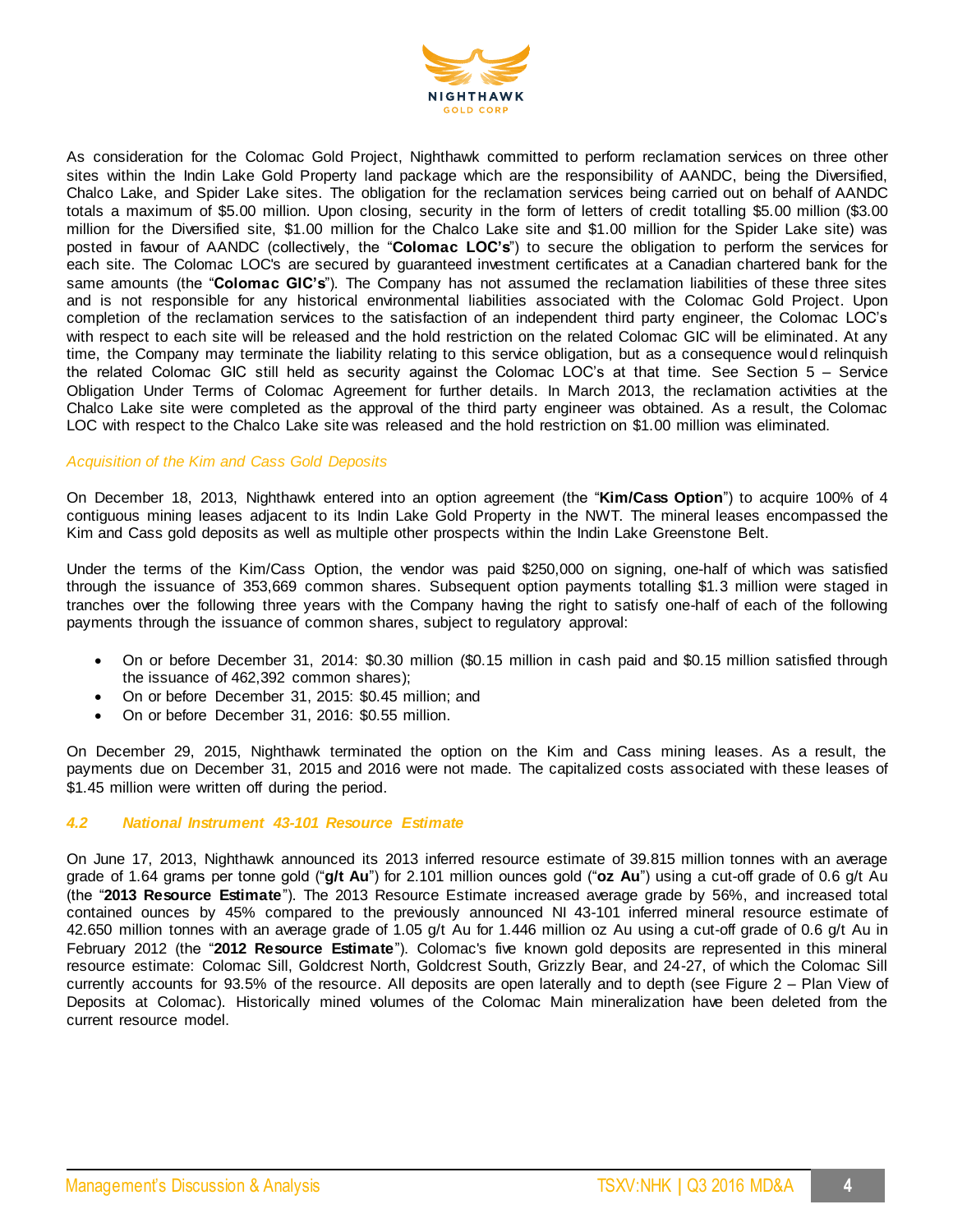



*Figure 2 Plan View of Deposits at Colomac*

Limited historical drilling discovered a high-grade shoot below the main deposit (at Zone 3.5) tracing it to a depth of 1,000 m. Only the upper portion of this shoot is not included in the 2013 Resource Estimate. The potential for additional high-grade shoots exists over the Colomac sill's seven km strike length and the Colomac Gold Project's tonnage and contained ounces are expected to increase due to the deposits' significant exploration prospects. Potential high-grade shoots, if delineated, may lead to an increase in the average grade.

ACA Howe International Limited ("**ACA Howe**") authored the NI 43-101 technical report (2013 Resource Estimate), which is available on SEDAR under Nighthawk's profile.

Table 1 identifies the Colomac Gold Project's mineralized zones, which are characterized by significant mineralized widths representing the potential for near-surface bulk tonnage deposits. Resources were defined using a block cut-off grade of 0.6 g/t Au. The 2013 Resource Estimate utilizes historic diamond drilling results from approximately 916 holes, with 30 holes drilled during the 2012 drill program and the balance of which were completed between 1987 and 1997. All resources have been assigned to the inferred category due to the historic nature of the data and the need for additional verification work, which has yet to be completed.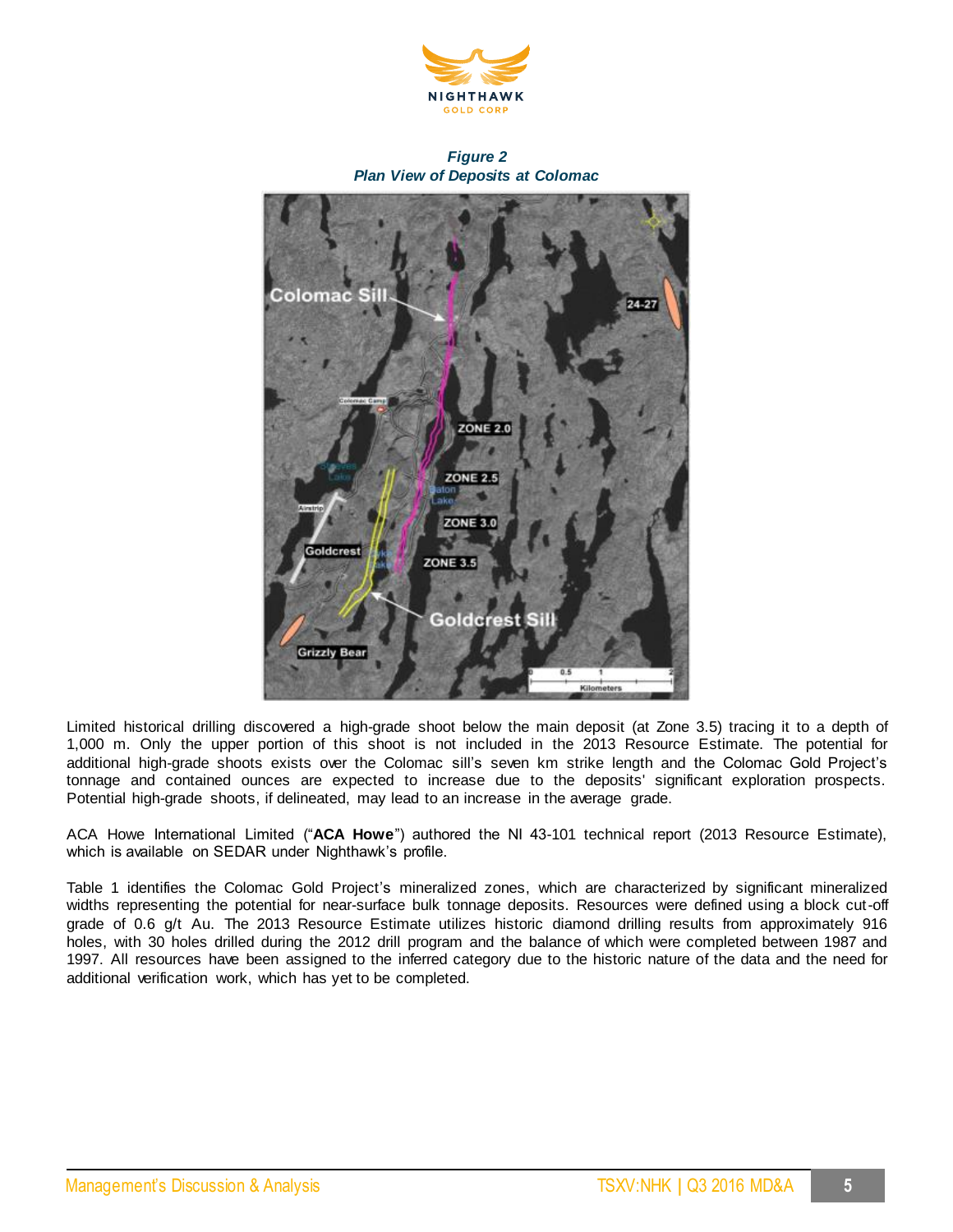

#### *Table 1*

# *Colomac Gold Project Inferred Mineral Resources by Zone (using Block Model Cut-off Grade of 0.6 g/t Au)*

| Zone            | Tonnes     | g/t Au | Oz Au     |
|-----------------|------------|--------|-----------|
| Colomac North   | 6,963,000  | 1.24   | 276,900   |
| Colomac Central | 19,170,000 | 1.63   | 1,002,000 |
| Colomac South   | 10,840,000 | 1.96   | 684,500   |
| Goldcrest North | 678,500    | 2.23   | 48,650    |
| Goldcrest South | 434,900    | 2.14   | 29,880    |
| Grizzly Bear    | 807,000    | 1.04   | 27,000    |
| 27              | 528,000    | 1.21   | 20,000    |
| 24              | 390,000    | 0.96   | 12,000    |
| <b>Total</b>    | 39,815,000 | 1.64   | 2,101,000 |

Notes to Table 1:

1. A block cut-off value of 0.6 g/t Au w as applied to all resource blocks.

- 2. Tonnes and ounces have been rounded to reflect the relative accuracy of the mineral resource estimate; therefore numbers may not total correctly.
- 3. Mineral Resources w ere calculated with commercial mining software.
- 4. For 2013 updated Colomac and Goldcrest block models: Drill holes traces show ing lithology and gold grade w ere reviewed in plan and cross section. Geological domains w ere created using Leapfrog Implicit Geological Modeling Softw are. Assays w ith each domain w ere top cut to 31 g/t and then composited to regular 5ft intervals. Block model grade interpolation w as undertaken using Ordinary Kriging (OK).
- 5. For 2012 Grizzly Bear, 24 and 27 block models: Drill holes traces show ing lithology and gold grade w ere review ed in plan and cross section to generate mineralised domains. Assays with each domain w ere top cut to 31 g/t and then composited to regular 5ft intervals. Block model grade interpolation w as undertaken using Multiple Indicator Kriging (MIK). Refer to Lee and Trinder (2012).
- 6. The resource estimate w as prepared by Leon McGarry, B.Sc., Geologist, ACA How e and supervised by Ian Trinder, M.Sc., P.Geo., ACA How e.
- 7. Gold price is US\$1500 per ounce.
- 8. A default average specific gravity (SG) value of 2.7 has been used.
- 9. Mineral Resource tonnes quoted are not diluted.
- 10. No Measured or Indicated Resources or Mineral Reserves of any category are identified.
- 11. Mineral resources are not mineral reserves and by definition do not demonstrate economic viability. This mineral resource estimate includes Inferred mineral resources that are normally considered too speculative geologically to have economic considerations applied to them that w ould enable them to be categorized as mineral reserves. There is also no certainty that these Inferred mineral resources w ill be converted to the measured and indicated resource categories through further drilling, or into mineral reserves, once economic considerations are applied.
- 12. 1 troy ounce equals 31.10348 grams.

The inferred mineral resources are sensitive to the block model cut-off grade as shown in the sensitivity table in Table 2 as follows:

# *Table 2 Colomac Gold Project Global Block Model Cut-off Grade Sensitivity Table*

| <b>Block Model Cut-</b><br>off Value g/t Au | <b>Block Model Avg.</b><br>Grade g/t Au | <b>Block Model</b><br>Tonnage (Mt) | <b>Total Oz Au</b> |
|---------------------------------------------|-----------------------------------------|------------------------------------|--------------------|
| 2.0                                         | 3.00                                    | 9.587                              | 925,400            |
| 1.5                                         | 2.44                                    | 17.048                             | 1,340,000          |
| 1.0                                         | 1.94                                    | 29.415                             | 1,835,000          |
| 0.8                                         | 1.79                                    | 34.469                             | 1,982,000          |
| 0.6                                         | 1.64                                    | 39.815                             | 2,101,000          |
| 0.5                                         | 1.55                                    | 43.562                             | 2,169,000          |
| 0.4                                         | 1.38                                    | 51.351                             | 2,281,000          |

Note: The reader is cautioned that the figures in this table are not a Mineral Resource Statement. The figures are only presented to show the sensitivity of the block model estimates to the selection of cut-off grade.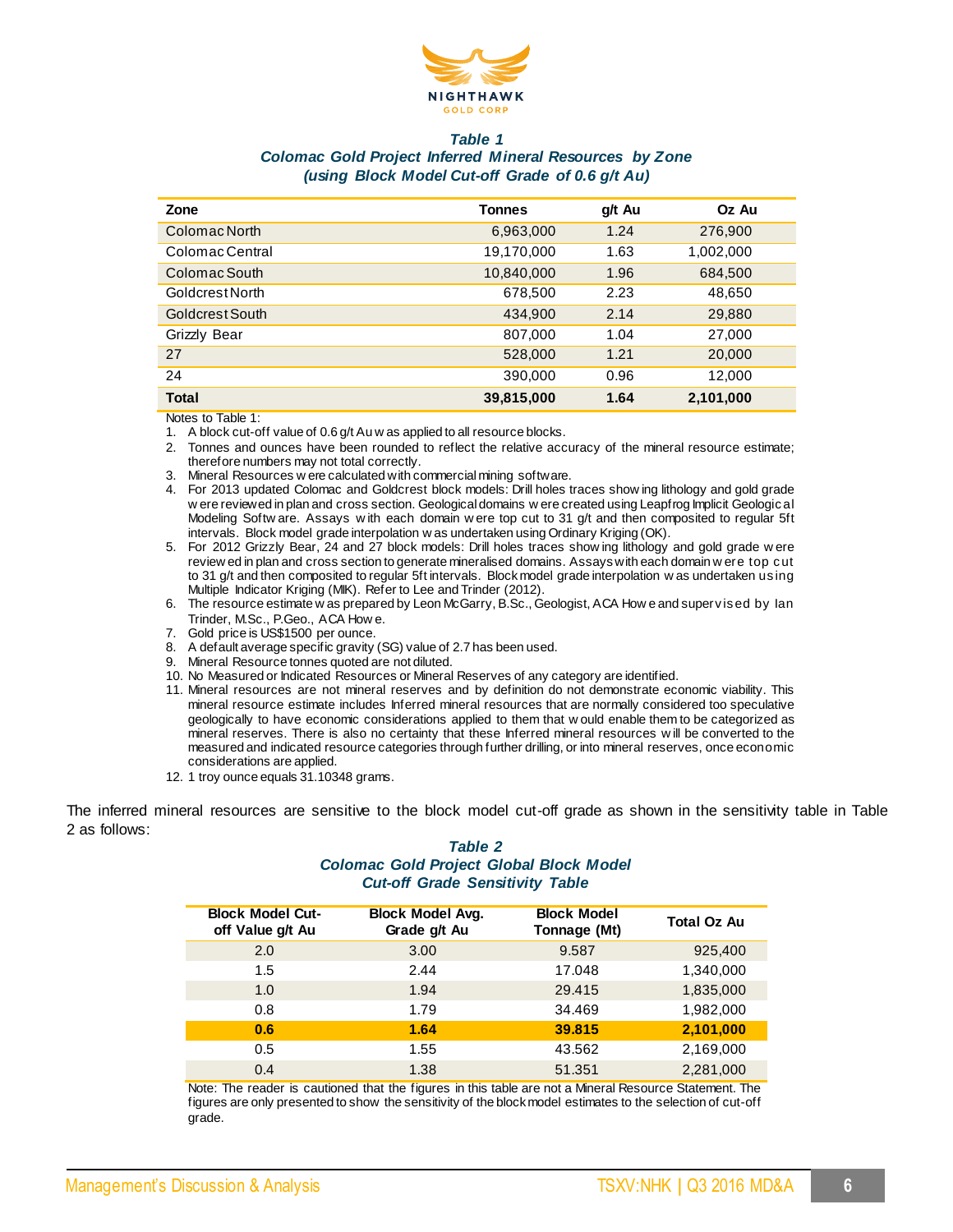

#### *Mineralized Zones*

Zone 2.0, within the northern part of the Colomac Main Zone, hosts a well-defined mineralized shoot with true widths ranging from 40 m near surface to 80 m at depth. Steeply plunging to the northeast, this style of mineralization constitutes a key opportunity as recent drilling has confirmed its continuation and increasing widths with depth. Zone 3.5, located 2.5 km to the south, is similar to Zone 2.0 but with significantly less drilling, has near surface true widths of 20 m ranging to 40 m at depth. The continuity and widths of mineralization characterizing these two zones establishes them as important prospects for resource expansion. Although less well defined than Zone 2.0, Zone 3.5 contains 0.528 million oz Au at 2.15 g/t Au, or over 1/4 of the current global resource with approximately 20% higher-grade. Of the sill's 7.0 km strike length, 5.5 km are outlined in the 2013 Resource Estimate. Since Zones 2.0 and 3.5 account for only about 20% of that mineralized length, the potential for the intrusion to host similar higher-grade shoots exists and represents a significant opportunity.

The Goldcrest Sill lies parallel to and 400 m west of the compositionally similar Colomac Sill. Two zones, Goldcrest North and South, lie along the sill's 2.5 km length and are included in the 2013 Resource Estimate. Zone estimates are based exclusively on limited historic drilling generally to less than 100 m depth. The Goldcrest resource, having the highest average grade at 2.2 g/t Au, represents a primary underexplored target that is open laterally and to depth.

# *4.3 The Colomac Gold Project*

Colomac is located 220 km northwest of Yellowknife, NWT, in the central portion of the Indin Lake Gold Property. Access is by winter road from Yellowknife for approximately three months each year, or year round by chartered aircraft to a 5,000 foot airstrip at site. Five separate gold deposits makeup Colomac: Colomac Main, Grizzly Bear, Goldcrest, Dyke Lake, and 24/27. With the addition of the Colomac Gold Project, over 20 continuous km of mineralized structure has been consolidated (see Figure 3 below) that hosts 9 gold deposits (5 at the Colomac Gold Project, North Inca, Diversified, #3, and Lexindin). To the north, the mineralized structure deviates sharply to the west and hosts several gold showings over an additional 18 km.

Gold was initially discovered at Colomac in 1945. In 1990, Neptune Resources Corp. ("**Neptune**") put the property into production, but shut it down in 1991 due to unfavourable gold prices after producing 138,600 ounces gold. Royal Oak acquired Colomac from Neptune in April 1993. Royal Oak recommenced stripping operations in March 1994, with first gold production in July 1994. Royal Oak closed the mine in December 1997 citing low gold prices, and subsequently filed for court protection from its creditors under the Companies' Creditors Arrangement Act in April 1999. AANDC became the owner of Colomac by way of Court Order dated December 13, 1999 following the receivership of Royal Oak and its related companies and proceeded to complete the required remediation for the site. All mining and milling facilities were removed from the site subsequent to AANDC taking control of the property.

During its peak, Royal Oak employed over 250 workers on the Colomac site. Reported production statistics are presented in Table 3.

| Year  | <b>Ounces</b><br>Produced | Tonnes<br><b>Milled</b> | Head<br>Grade<br>(g/tonne) | <b>Recovery</b> | Cash<br>Cost/oz<br>(US\$) | Average<br><b>Gold Price</b><br>(US\$) |
|-------|---------------------------|-------------------------|----------------------------|-----------------|---------------------------|----------------------------------------|
| 1990  | 64,500                    | 1,040,000               | 1.89                       | 90%             | 300                       | 384                                    |
| 1991  | 74,100                    | 1,131,000               | 2.19                       | 94%             | <b>NA</b>                 | 362                                    |
| 1994  | 40,568                    | 985,091                 | 1.58                       | 87%             | <b>NA</b>                 | 384                                    |
| 1995  | 117,646                   | 2,725,388               | 1.61                       | 92%             | 383                       | 384                                    |
| 1996  | 122,416                   | 3,013,156               | 1.58                       | 87%             | 370                       | 388                                    |
| 1997  | 108,678                   | 2,906,081               | 1.51                       | 85%             | 354                       | 331                                    |
| Total | 527,908                   | 11,800,716              | 1.66                       | 89%             |                           |                                        |

# *Table 3 Colomac Production History*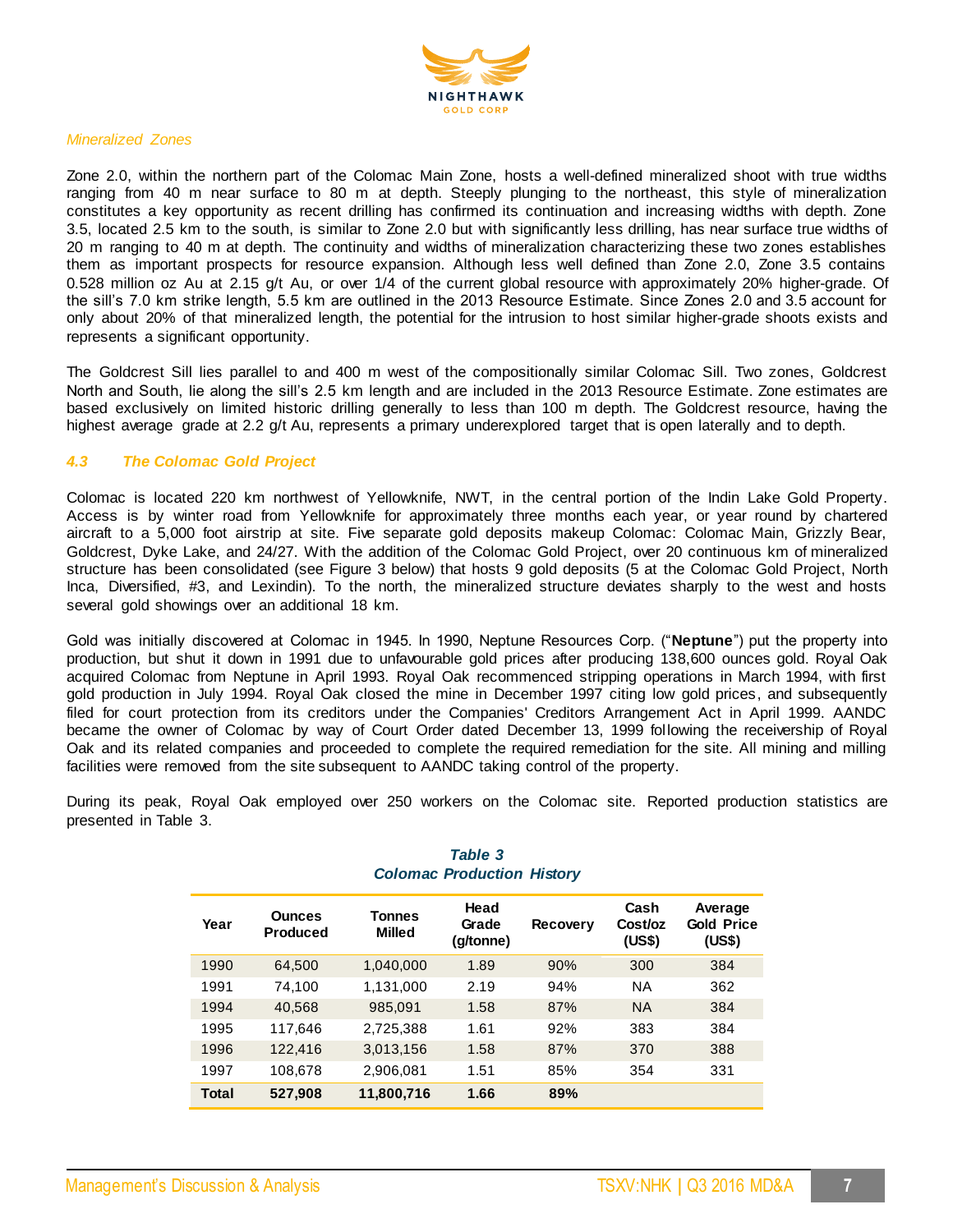

Colomac's five known gold deposits lie within a north striking, steeply dipping, Archean greenstone belt of deformed sedimentary and intermediate to ultramafic volcanic rocks. Deposits appear in two distinct geological settings with the Colomac Main, Goldcrest, and Dyke Lake deposits hosted within a differentiated mafic intrusion, whereas the Grizzly Bear and 24/27 deposits occur near or within the sedimentary/volcanic rock contact.

All historic gold production was extracted from the Colomac Main Deposit, which occurs in a north-south striking differentiated mafic sill approximately 7 km long and 120 m wide bounded by mafic volcanic rocks. Mineralization is predominantly free gold spatially associated with quartz-carbonate veining and minor sulphides. During deformation, the sill behaved as a competent unit enclosed within more ductile rocks, thus representing the classic competency contrast condition present in many Archean lode gold camps. This has led to the preferential emplacement of goldbearing veins within the intrusion.



*Figure 3 Indin Lake Leta Arm Mineralized Structure with Colomac*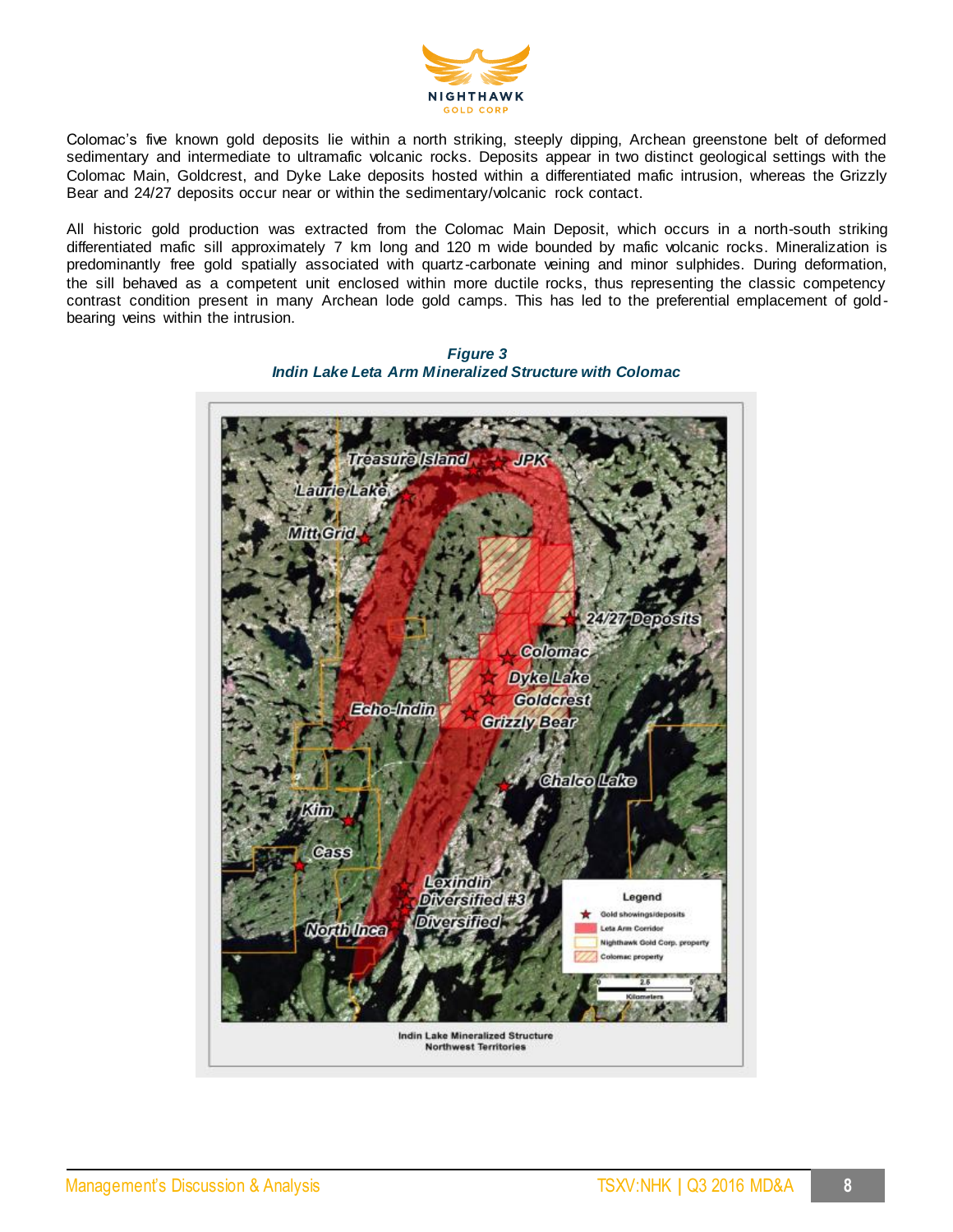

# *4.4 Exploration Programs*

# *Prior Exploration Programs*

For details of previous exploration programs, please see the most recent annual MD&A for the year ended July 31, 2015 filed on SEDAR.

### *2015 Exploration Program*

On October 26, 2015, the Company announced the results from its 2015 drill program, which was completed from July to September 2015. Drilling focused on delimiting and extending the high-grade gold mineralization at Zone 1.5 (recently discovered during the 2014 exploration program) and testing Zone 1.0 for the first time.

Five holes were drilled within Zone 1.5 to expand the recently discovered high-grade gold mineralization defined by hole C14-06, which intersected 52.50 m of 7.78 g/t Au. Holes C15-04 and 04B were collared 25 m south of C14-06 and intercepted 77.75 m of 2.63 g/t Au, including 32.95 m of 4.19 g/t Au, including 12.33 m of 7.77 g/t Au. Hole C15-06 was drilled 25 m north of C14-06 returning 31.20 m of 3.89 g/t Au, including 8.60 m of 7.63 g/t Au. This drilling validated the existence of the high-grade gold zone over a strike length of at least 60 m and to a vertical depth of 175 m; the zone remains open in all directions.

Three shallow holes were also completed at Zone 1.0, located 2.0 km north of Zone 1.5 along the trend of the intrusion, as part of an initial campaign to test for high-grade gold zones similar to Zone 1.5. All holes intersected significant mineralization over a strike length of 60 m and to a vertical depth of less than 150 m. Grade appears to improve to the south as evidenced by hole C15-03 intersecting 43.10 m of 1.13 g/t Au, including 8.45 m of 2.23 g/t Au. This was the Company's first drilling within the northern sector of the intrusion, which effectively opened up over 2.0 km of prospective ground.



*Figure 4 2015 Exploration Program – Drill Sites*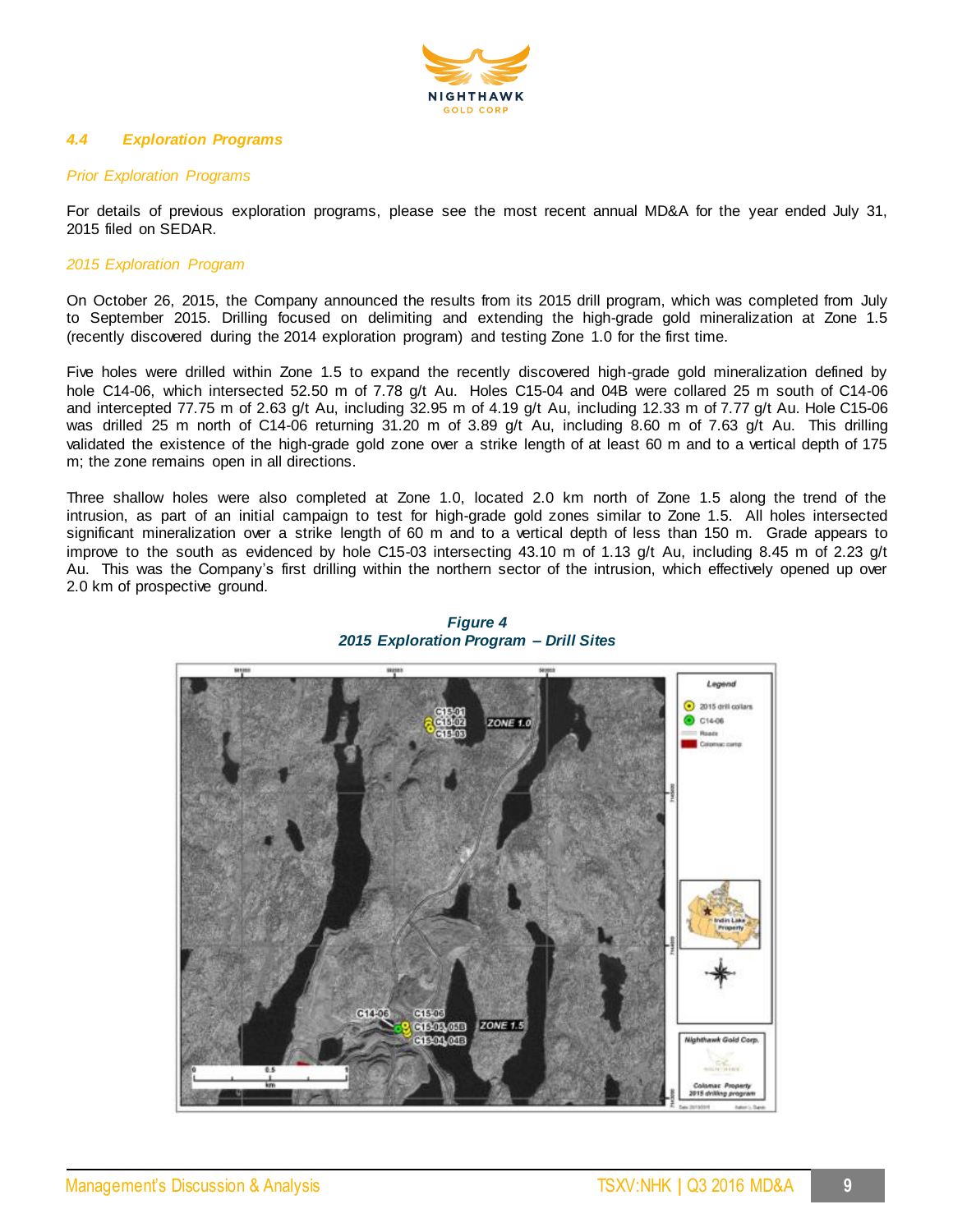

### *SUPERIOR PROJECT*

The Superior Project is located approximately 85 km northwest of Sault Ste Marie, Ontario, is approximately 179 square km of contiguous claims, and includes the past-producing Coppercorp Mine.

The Coppercorp Mine operated from 1965 to 1972 and reportedly produced roughly one million tonnes of ore at a mine-recovered grade of 1.16% copper, which is equal to 23.8 million pounds of copper, (SMDR 000852, Source Mineral Deposit Records, Sault Ste. Marie District Geologist's Office, MND&M). The mine shut down due to a decline in copper prices and following closure, the property was restricted from any mining and exploration activity for 30 years.

Details of exploration activities carried out on the property throughout 2015 by management of Superior Copper (before coming under control of Nighthawk through the Superior Acquisition) can be found in Superior Copper's most recent MD&A for the nine-months ended February 29, 2016 and the annual MD&A for the year ended May 31, 2015, both filed on SEDAR under their respective profile.

Nighthawk is gathering data about alteration, mineralization and structural trends from the results to date and is reviewing all information to determine the next phase of exploration on the property.

# **5. SERVICE OBLIGATION UNDER TERMS OF COLOMAC AGREEMENT**

As consideration for the Colomac Gold Project (see Section 4.1 – Acquisitions and Option Agreements), Nighthawk committed to perform reclamation services on three other sites within the Indin Lake Gold Property land package which are the responsibility of AANDC, being the Diversified, Chalco Lake, and Spider Lake sites. The obligation for the reclamation services being carried out on behalf of AANDC totals a maximum of \$5.00 million. The Company entered into the Colomac LOC's totaling \$5.00 million in favour of AANDC to secure the obligation to perform the reclamation services for each site. The Colomac LOC's are thereby secured by the Colomac GIC's at a Canadian chartered bank for the same amounts.

The Company has not assumed the reclamation liabilities of these three sites directly and is not responsible for any historical environmental liabilities associated with the Colomac Gold Project. Upon completion of the reclamation services to the satisfaction of an independent third party engineer, the Colomac LOC's with respect to each site will be released and the hold restriction on the related Colomac GIC will be eliminated (\$3.00 million for the Diversified site, \$1.00 million for the Chalco Lake site and \$1.00 million for the Spider Lake site). The service obligation with respect to the Chalco Lake site was completed during Fiscal 2013 and no further work is required thereon. At any time, the Company may terminate the liability relating to this service obligation, but as a consequence would relinquish the related Colomac GIC still held as security against the Colomac LOC's at that time.

#### *Diversified*

No costs were incurred on the Diversified service obligation during Q3 2016. Cumulative expenditures to April 30, 2016 are \$1.28 million. During the year ended July 31, 2012, significant work was performed (\$1.22 million) to remove a majority of the existing structures, hazardous and non-hazardous waste from the site. A spur ice road to the Diversified site was previously commissioned during the winter months to efficiently transport the material offsite to the appropriate disposal facilities. No further demolition work is required at Diversified as all structures have been removed. Remaining work includes the removal of debris, management of contaminated soil and planning closure of the mine shaft. Further significant remediation work on this site may be carried out once a final reclamation plan has been prepared and all necessary approvals obtained from AANDC. Fulfillment of this obligation would require the use of hard dollar funds (non-flow-through) and may be carried out when the Company has a sufficient budget to do so. Once the work is completed however, the Colomac LOC (for Diversified) would be terminated and the restriction on the related Colomac GIC of \$3.00 million would be released.

#### *Spider Lake*

No costs were incurred on the Spider Lake service obligation during Q3 2016. Cumulative expenditures to April 30, 2016 are \$0.23 million. During the summer of 2012, Nighthawk carried out a delineation program at Spider Lake and obtained a better estimate of the hydrocarbon and metals contamination at site. A waste rock characterization program was performed as well. Results of these programs allowed Nighthawk to plan the reclamation work at this site. All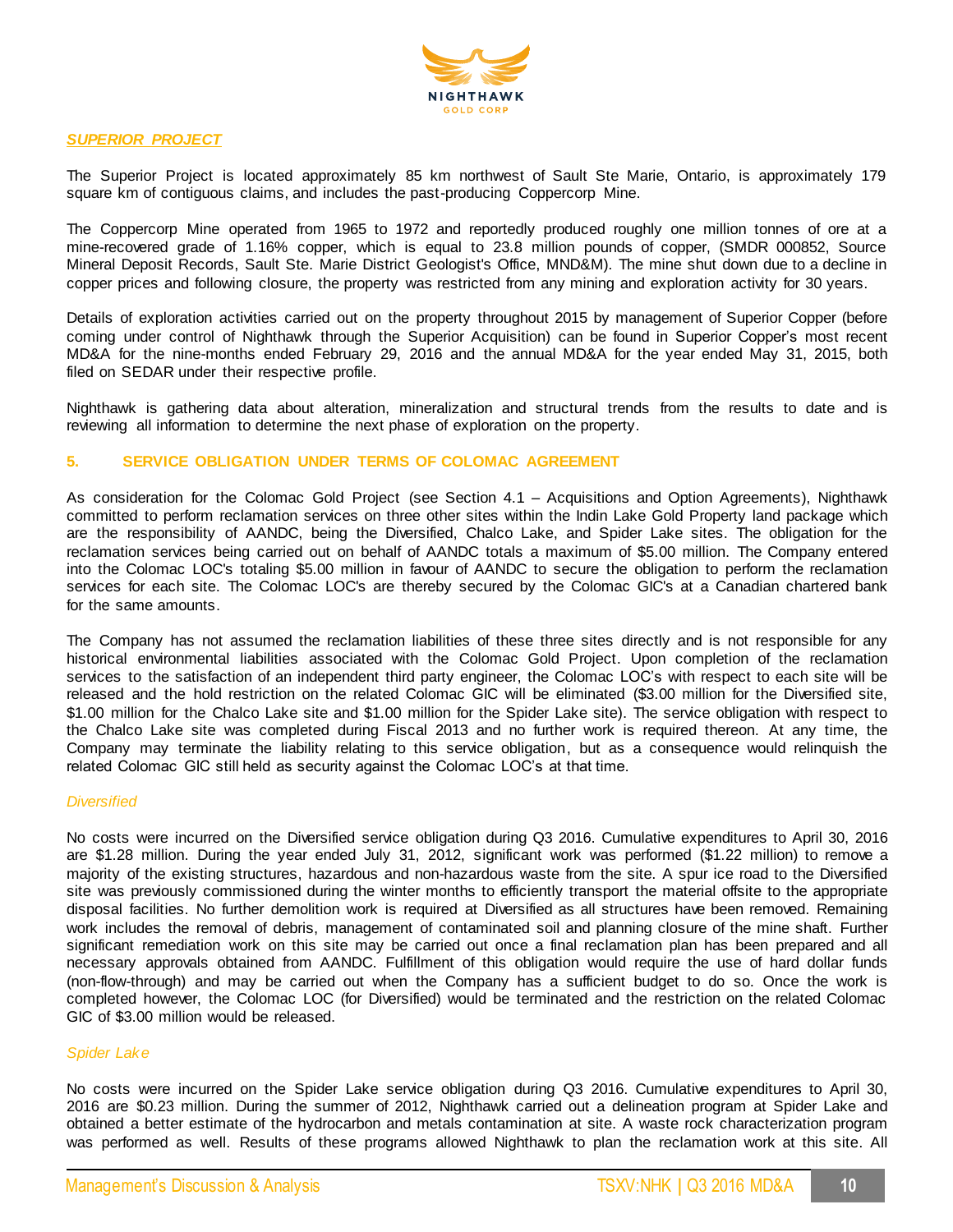

necessary approvals of the Spider Lake reclamation plan have been obtained. The reclamation work planned for the summer of 2014 was not able to be carried out as the Company did not have a sufficient budget of hard dollar funds (non-flow-through) to complete the work. Once the work is completed however, the Colomac LOC (for Spider Lake) would be terminated and the restriction on the related Colomac GIC of \$1.00 million would be released.

# **6. EXPLORATION AND EVALUATION EXPENDITURES**

|                          |                                    |                                                       | Incurred During Q3 2016     |             |                                     |  |
|--------------------------|------------------------------------|-------------------------------------------------------|-----------------------------|-------------|-------------------------------------|--|
| <b>Property</b>          | <b>Balance</b><br>July 31,<br>2015 | <b>Option</b><br>payments and<br>acquisition<br>costs | <b>Exploration</b><br>costs | Write-down  | <b>Balance</b><br>April 30,<br>2016 |  |
| Indin Lake Gold Property | \$37,755,094                       | \$120,022                                             | \$1,607,783                 | \$1,449,279 | \$38,033,620                        |  |

The following table identifies the breakdown of the Indin Lake Gold Property's exploration and evaluation expenditures for the nine months ended April 30, 2016 and 2015:

### *Indin Lake Gold Property Capitalized Exploration and Evaluation Expenditures For The Nine Months Ended April 30, 2016 and 2015*

| Nine Months Ended April 30,                    | 2016         | 2015         |
|------------------------------------------------|--------------|--------------|
| <b>Option Payments &amp; Acquisition Costs</b> |              |              |
| Balance, beginning of period                   | \$10,551,501 | \$10,133,416 |
| Option payments                                |              | 300,000      |
| Acquisition costs                              | 120,022      | 97,431       |
| Write-dow n                                    | (550,000)    |              |
|                                                | (450, 125)   | 397,431      |
| Balance, end of period                         | \$10,121,523 | \$10,530,847 |
| <b>Exploration Costs</b>                       |              |              |
| Balance, beginning of period                   | \$27,203,593 | \$22,659,779 |
| Geological & consultant fees                   | 458,756      | 777,081      |
| Transportation                                 | 376,778      | 806,231      |
| Camp                                           | 309,840      | 721,107      |
| Drilling                                       | 248,840      | 1,355,852    |
| Licenses & permits                             | 86,722       | 77,247       |
| Assaying & analytical                          | 76,357       | 256,078      |
| Administrative office costs & other            | 25,771       | 27,811       |
| Environmental                                  | 5,550        | 25,805       |
| Stock-based compensation (non-cash)            | 19,169       | 225,035      |
| Write-dow n                                    | (899, 279)   |              |
|                                                | 708,505      | 4,272,247    |
| Balance, end of period                         | \$27,912,097 | \$26,932,026 |
| <b>Cumulative Expenditures to Period End</b>   | \$38,033,620 | \$37,462,873 |

During the nine months ended April 30, 2016, capitalized acquisition costs of \$0.12 million were incurred on the Damoti Reclamation Obligation (as described in section 4.1 – Acquisitions and Option Agreements). Acquisition costs were written down by \$0.55 million due to the termination of the Kim/Cass Option during the current period.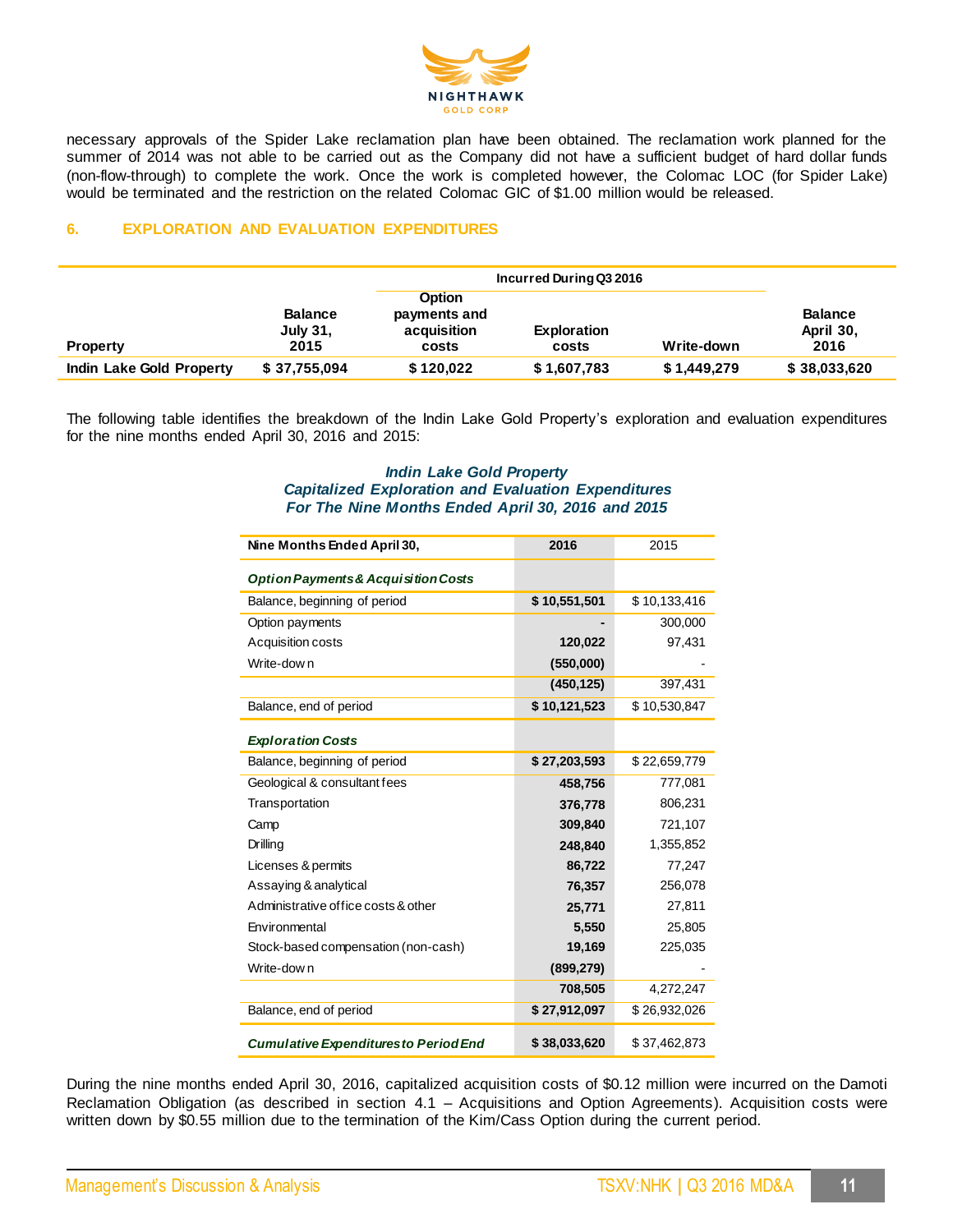

Exploration costs of \$0.71 million were incurred for the nine months ended April 30, 2016 and primarily related to the 2015 exploration program, which was carried out from July to September 2015, offset by the write-down of costs associate with the termination of the Kim/Cass Option during the period. Exploration costs of \$1.61 million related to the ongoing geological evaluation of the Colomac Gold Project and primarily included drilling and transportation, the organization of the camp and the necessary logistical costs therein, geological and consulting fees, as well as assaying costs and license costs associated with the renewal of mining leases and claim extensions . Exploration costs were written down by \$0.90 million due to the termination of the Kim/Cass Option during the current period. Exploration costs of \$4.27 million were incurred for the previous nine months ended April 30, 2015. The 2014 exploration program was carried out from June to October 2014. Therefore, due to the timing of the Company's previous year end relative to the start of the 2014 program, the majority of expenditures for the program were incurred during the nine months ended April 30, 2015.

|                              | 2015 Program<br>July - Sept.<br>2015 | 2014 Program<br>June – Oct.<br>2014 |
|------------------------------|--------------------------------------|-------------------------------------|
| Camp                         | \$301,062                            | \$1,005,462                         |
| Transportation               | 264,465                              | 586.814                             |
| Drilling                     | 247,373                              | 1.688.683                           |
| Geological & consultant fees | 184,468                              | 274.546                             |
| Assaying & analytical        | 59,560                               | 237,683                             |
| <b>Environmental</b>         | 5,550                                | 32.045                              |
| Licenses & permits           | 1,193                                | 369,048                             |
|                              | \$1,063,671                          | \$4.194.281                         |
| Metres of drilling           | 2,079                                | 13,647                              |
| Drill cost per metre         | \$512/metre                          | \$307/metre                         |

#### *Indin Lake Gold Property 2015 & 2014 Drilling Programs*

The table above represents the Company's cost to operate its 2015 and 2014 drill programs at it's Indin Lake Gold Project. The camp is located at the central Colomac Gold Project (see Figure 1). Nighthawk has achieved efficiencies of drill operations, as identified by it's 2014 drill cost per metre of \$307. The 2014 campaign utilized three drill rigs which completed 13,647 m of drilling. The limited 2015 program completed 2,079 m (with one drill) but was necessary in order to further advance the Colomac Gold Project as well as fully utilize the Company's remaining flow-through obligation. A static amount of setup and logistical costs are required to launch the drill program. Utilizing one drill (as opposed to three in 2014) and completing a limited amount of drilling provided for reduced efficiencies of scale and a greater drill cost per metre for the 2015 campaign. See Section 4.4 – Exploration Programs for further details on the 2015 exploration program; for details of previous exploration programs, please see the most recent annual MD&A for the year ended July 31, 2015 filed on SEDAR.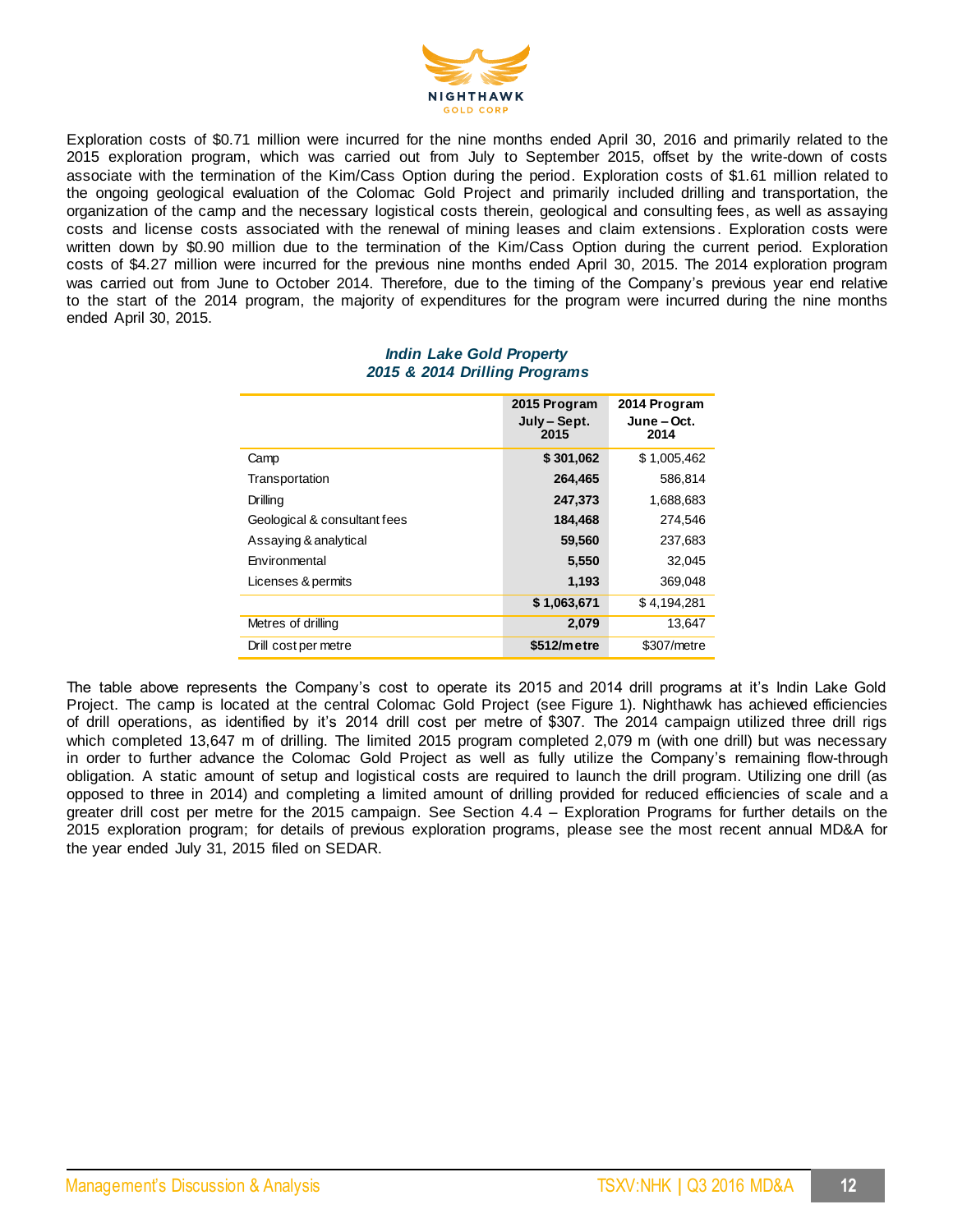

# **7. RESULTS OF OPERATIONS**

|                                                                                                                                                                                                                                                                                                                                          | <b>Three Months Ended</b><br>April 30,                                |                                                        | <b>Nine Months Ended</b><br>April 30,                                                          |                                                                                       |
|------------------------------------------------------------------------------------------------------------------------------------------------------------------------------------------------------------------------------------------------------------------------------------------------------------------------------------------|-----------------------------------------------------------------------|--------------------------------------------------------|------------------------------------------------------------------------------------------------|---------------------------------------------------------------------------------------|
| <b>Operations</b>                                                                                                                                                                                                                                                                                                                        | 2016                                                                  | 2015                                                   | 2016                                                                                           | 2015                                                                                  |
| Salaries, director and consulting fees<br>Professional fees<br>Office and administration<br>Regulatory and shareholder information<br>Travel<br>Interest and accretion expense<br>Stock-based compensation<br>Write-down of exploration and evaluation assets<br>Interestincome<br>Gain on settlement of mineral property option payment | \$87,803<br>64,629<br>20,308<br>16,523<br>2,860<br>38,064<br>(15,087) | \$104,724<br>15,890<br>8,280<br>2,404<br>٠<br>(18,077) | \$544,482<br>95.784<br>46,407<br>28,978<br>9,833<br>62,472<br>48,218<br>1,449,279<br>(59, 330) | \$346,289<br>33.209<br>101,250<br>43.329<br>32,164<br>521,134<br>(75,691)<br>(11,282) |
| Deferred income tax recovery                                                                                                                                                                                                                                                                                                             | $\blacksquare$                                                        | ۰                                                      | (527,082)                                                                                      |                                                                                       |
| Loss for the period                                                                                                                                                                                                                                                                                                                      | \$215,100                                                             | \$113,221                                              | \$1,699,041                                                                                    | \$990,402                                                                             |
| Loss per share – Basic and fully diluted                                                                                                                                                                                                                                                                                                 | $$$ Nil <sup>(1)</sup>                                                | $$$ Nil <sup>(1)</sup>                                 | \$0.03 <sup>(1)</sup>                                                                          | \$0.02 <sup>(1)</sup>                                                                 |

(1) Fully diluted weighted average common shares outstanding, used in the calculation of fully diluted net loss per share, are not reflective of the outstanding stock options and warrants at that time as their exercise would be anti-dilutive in the net loss per share calculation.

# *7.1 Nine Months Ended April 30, 2016*

Nighthawk's results of operations for the nine months ended April 30, 2016 resulted in a loss of \$1.70 million, compared to a loss of \$0.99 million for the same period in prior year.

The variance between the two periods is due to:

- The current period write-down of exploration and evaluation assets resulted from the termination of the Kim/Cass Option in December 2015;
- The deferred income tax recovery resulted mainly from differences between the accounting and tax values of assets recognized on its statement of financial position. The current year tax recovery was derived from the write-down of exploration and evaluation assets during the period and therefore decreased of the deferred tax liability and the difference between the accounting and tax value of its exploration and evaluation assets;
- Salaries, director and consulting fees were increased for the period due to \$0.31 million of severance paid to a former officer and employee of the Company;
- Stock-based compensation relates to the amount of vested options during the period. During the nine months ended April 30, 2016 and 2015, stock options vested in accordance with their grant terms, therefore accounting for the stock-based compensation expense which was incurred;
- Accretion expense of \$62,472 related to the Secured Notes. The Secured Notes were issued on November 20, 2015, therefore accretion expense did not begin to be incurred until that time;
- Professional fees were increased from the same period in prior year due to legal and assurance services provided with respect to the Superior Acquisition (see Section 2 – Acquisition of Superior Copper for further details);
- The Company was able to reduce its levels of office and administration costs as well as travel and regulatory and shareholder information expenses in order to conserve its cash resources;
- The gain on settlement of mineral property option payment of \$11,282 resulted from the accounting value attributed to the 492,362 common shares issued to settle the \$150,000 option payment obligation for the Kim and Cass gold deposits (see Section 4.1 – Acquisitions and Option Agreements). The number of common shares issued to settle the \$150,000 obligation under the terms of the option agreement was calculated based on a 30-day volume weighted average share price (\$0.324 per common share); the fair value of the common shares on the date they were issued (December 5, 2014) was \$138,718 (\$0.30 per common share), thereby resulting in a gain on settlement of mineral property option payment of \$11,282; and
- Interest income is derived from the cash balance on hand as well as the Colomac GIC's being held has restricted cash to secure the Colomac LOC's.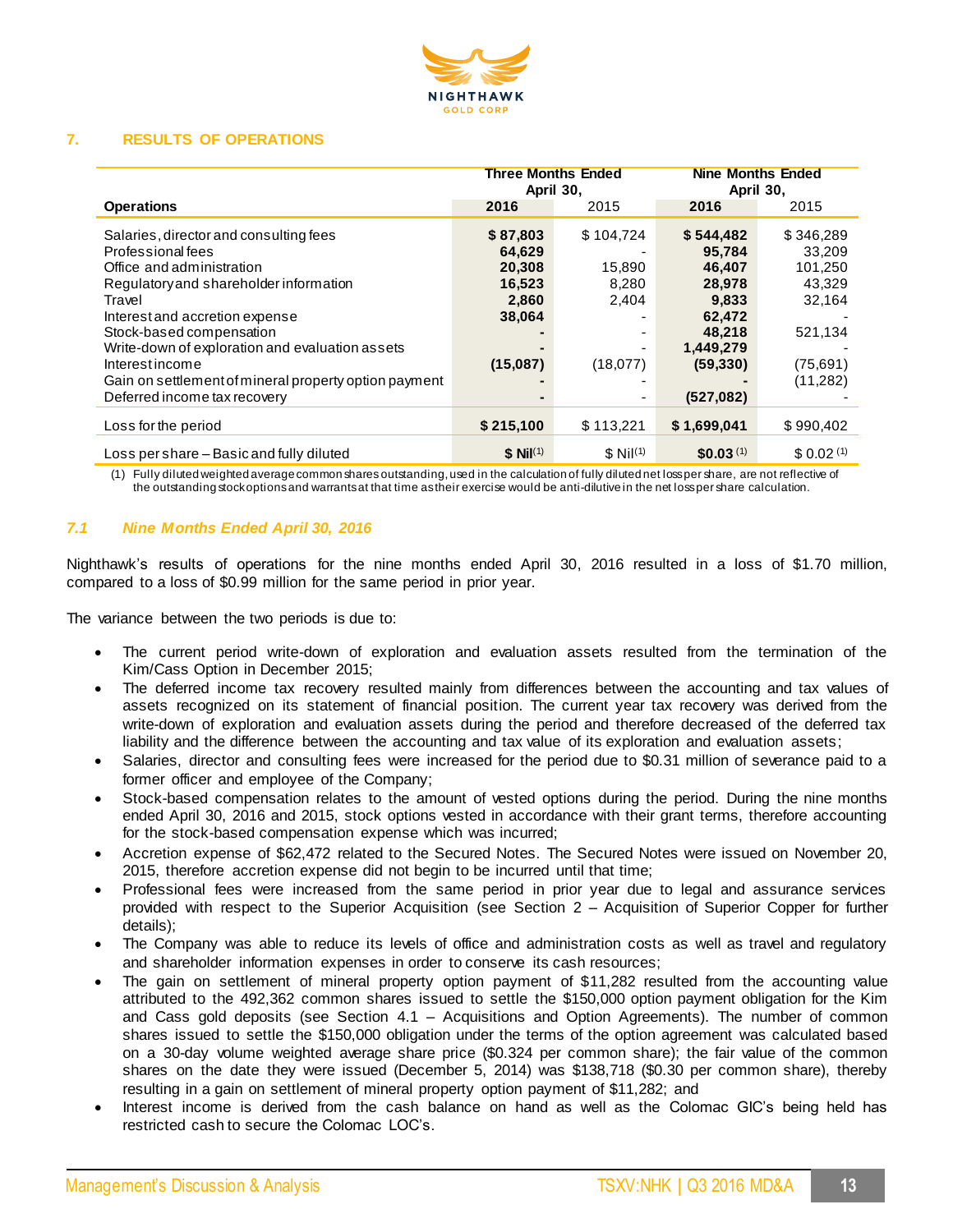

# *7.2 Three Months Ended April 30, 2016*

Results of operations for the three months ended April 30, 2016 resulted in a loss of \$0.22 million, compared to a loss of \$0.11 million for the same period in prior year. The variance between the two three month periods is primarily due to the explanations as provided for in the nine month period in Section 7.1 above.

# **8. QUARTERLY FINANCIAL INFORMATION**

The following selected financial data for the past eight quarters has been prepared in accordance with IFRS and should be read in conjunction with Nighthawk's audited annual consolidated financial statements:

| <b>Operations</b>                               | <b>Quarter Ended</b><br>Jul. 31, 2015 | <b>Quarter Ended</b><br>Oct. 31, 2015 | <b>Quarter Ended</b><br>Jan. 31, 2016 | <b>Quarter Ended</b><br>Apr. 30, 2016 |
|-------------------------------------------------|---------------------------------------|---------------------------------------|---------------------------------------|---------------------------------------|
| Operating expenses                              | \$241,418                             | \$134,325                             | \$399,036                             | \$192,123                             |
| Stock-based compensation                        |                                       |                                       | 48,218                                |                                       |
| Write-down of exploration and evaluation assets |                                       |                                       | 1,449,279                             |                                       |
| Interest and accretion expense                  |                                       |                                       | 24,408                                | 38,064                                |
| Interestincome                                  | (3,690)                               | (36, 160)                             | (8,083)                               | (15,087)                              |
| Deferred income tax recovery                    | (159,246)                             |                                       | (527,082)                             |                                       |
| <b>Net loss</b>                                 | \$78,482                              | \$98,165                              | \$1,385,776                           | \$215,100                             |
| Net loss per share                              | $$Nii$ <sup>(1)</sup>                 | $$Nii$ <sup>(1)</sup>                 | \$0.03 <sup>(1)</sup>                 | \$Nii <sup>(1)</sup>                  |
| Cash and cash equivalents                       | \$1,502,002                           | \$748,065                             | \$837,415                             | \$245,797                             |
| Other current assets                            | 518,635                               | 418,913                               | 136,511                               | 230,676                               |
| Restricted cash                                 | 4,479,000                             | 4,479,000                             | 4,479,000                             | 4,479,000                             |
| Equipment                                       |                                       |                                       |                                       |                                       |
| <b>Exploration and evaluation assets</b>        | 37,755,094                            | 39,110,706                            | 37,910,061                            | 38,033,620                            |
| <b>Total Assets</b>                             | \$44,254,731                          | \$44,756,684                          | \$43,362,987                          | \$42,989,093                          |
| <b>Secured Notes</b>                            | \$-                                   | \$-                                   | \$797,563                             | \$835,627                             |
| Provision for service obligation                | 3,012,314                             | 3,012,314                             | 3,012,314                             | 3,012,314                             |
| Reclamation provision                           | 401,150                               | 401,150                               | 401,150                               | 401,150                               |
| Deferred income tax liability                   | \$1,039,010                           | \$1,039,010                           | \$511,928                             | \$511,928                             |
|                                                 |                                       |                                       |                                       |                                       |

|                                                       | <b>Quarter Ended</b> | <b>Quarter Ended</b>  | <b>Quarter Ended</b>  | <b>Quarter Ended</b> |
|-------------------------------------------------------|----------------------|-----------------------|-----------------------|----------------------|
| <b>Operations</b>                                     | Jul. 31, 2014        | Oct. 31, 2014         | Jan. 31, 2015         | Apr. 30, 2015        |
| Operating expenses                                    | \$181,608            | \$198,038             | \$226,905             | \$131,298            |
| Stock-based compensation                              |                      |                       | 521,134               | 521,134              |
| Loss (gain) on settlement of mineral property payment | 13,158               |                       | (11, 282)             | (11,282)             |
| Interestincome                                        | (13, 847)            | (33, 490)             | (24, 124)             | (18,077)             |
| Deferred income tax provision (recovery)              | (581, 792)           |                       |                       |                      |
| Net loss (income)                                     | (\$400.873)          | \$164,548             | \$712,633             | \$113,221            |
| Net loss (income) per share                           | (\$0.01)             | $$Nii$ <sup>(1)</sup> | \$0.02 <sup>(1)</sup> | \$Nii <sup>(1)</sup> |
| Cash and cash equivalents                             | \$7,821,278          | \$3,639,040           | \$2,450,786           | \$2,059,373          |
| Other current assets                                  | 931,754              | 555.831               | 322.859               | 303,373              |
| Restricted cash                                       | 4,479,000            | 4,479,000             | 4,479,000             | 4,479,000            |
| Equipment                                             | 85,000               | 85,000                | 85,000                | 85,000               |
| <b>Exploration and evaluation assets</b>              | 32,793,195           | 36,504,499            | 37,242,030            | 37,462,873           |
| Total Assets                                          | \$46,110,227         | \$45,263,370          | \$44,579,675          | \$44,389,619         |
| Provision for service obligation                      | \$3,023,651          | \$3,012,314           | \$3,012,314           | \$3,012,314          |
| Reclamation provision                                 | 401,150              | 401,150               | 401,150               | 401,150              |
| Deferred income tax liability                         | \$1,198,256          | \$1,198,256           | \$1,198,256           | \$1,198,256          |

(1) Fully diluted w eighted average common shares outstanding, used in the calculation of fully diluted net loss per share, are not reflective of the outstanding stock options and w arrants at that time as their exercise would be anti-dilutive in the net loss per share calculation.

The Company has not paid any dividends.

Operating expenses include office and administrative costs, consulting fees, regulatory and shareholder information, professional fees, salaries and director fees and travel costs. Variances in operating expenses over the previous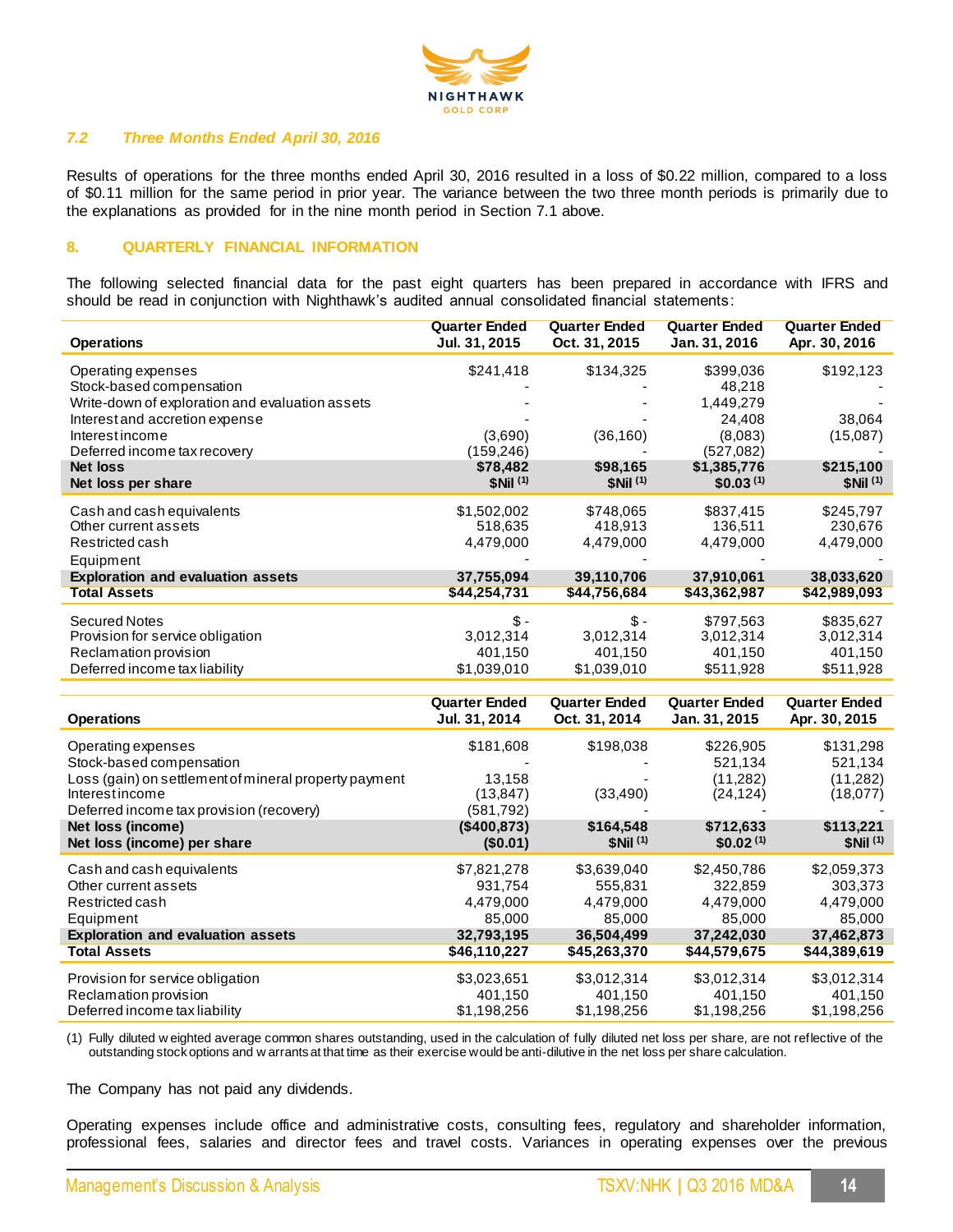

quarters related to office and administrative costs, professional and consulting fees, which varied based upon the scope of each exploration season and as well as timing of financing activities. Moving forward over the next year, it is expected that monthly expenses will be maintained at approximately \$40,000, before considering certain one-time costs, as exploration activities will focus on the Indin Lake Gold Property.

Stock-based compensation expense is a result of the timing of vested stock options fair valued using the Black - Scholes option pricing model.

The deferred income tax provision (recovery) recorded through the periods is mainly a result of differences between the accounting and tax values of assets recognized on the consolidated statement of financial position.

The major variances in cash and cash equivalents and total assets are mainly attributable to equity and debt placements and the funding of exploration activities as well as professional fees, consulting fees, travel and office and administrative expenses. The Company is in the exploration stage and therefore does not generate any operating revenue. The other variances also relate to the restricted cash posted as security under the Colomac Agreement (see Section 4.1 – Acquisitions and Option Agreements for further details).

The variance in exploration and evaluation assets is primarily a result of the option payment and acquisition costs incurred under mineral property option agreements as well as capitalized exploration costs and write-downs. Exploration and evaluation assets are analyzed each period end to determine whether any write-downs are necessary. As a result, exploration and evaluation asset write-downs occur on an irregular basis.

The major variances in non-current liabilities are mainly attributable to the debt financing of Secured Notes as well as the provision for service obligation, which was incurred as a result of the acquisition of the Colomac Gold Project (see Section 5 – Service Obligation Under Terms of Colomac Agreement for further details).

# **9. LIQUIDITY AND CAPITAL RESOURCES**

The Company is wholly dependent on equity or debt financing to complete the exploration and development of its mineral properties. There can be no assurance that financing, whether debt or equity, will be available to Nighthawk in the amount required at any particular time or for any particular period, or, if available, that such financing can be obtained on terms satisfactory to Nighthawk (see Section 15.7 – Risk Factors). Nighthawk has not generated any revenue from operations and does not expect to generate any such revenue in its next fiscal year.

The working capital balance at April 30, 2016 was \$0.32 million (including cash of \$0.25 million). At April 30, 2016, long-term assets primarily included exploration and evaluation assets of \$38.03 million and restricted cash of \$4.48 million; long-term liabilities primarily consisted of a provision for service obligation of \$3.01 million (see Section 4.1 – Acquisitions and Option Agreements and Section 5 – Service Obligation Under Terms of Colomac Agreement), Secured Notes of \$0.84 million, and a deferred tax liability of \$0.51 million. With the acquisition of Superior Copper as further described in Section 2 – Acquisition of Superior Copper, the Company's consolidated working capital position as of the date of this MD&A is \$3.62 million.

Subsequent to period end on June 13, 2016, the Company announced its proposal to complete a non-brokered private placement of up to \$6.00 million (including \$5.00 million in flow-through shares). The gross proceeds from the sale of the flow-through shares will be used for exploration on the Company's Indin Lake Gold Property. The net proceeds from the sale of the common shares will be used for general working capital purposes. The Offering is expected to close June 29, 2016 and remains subject to the approval of the TSXV.

Funds from further debt and equity financings will be used to fund future drill programs; reclamation consulting work to be carried out to satisfy the service obligation under the terms of the Colomac Agreement; and general working capital purposes. Potential proceeds may be received from warrant and stock option exercises as well as the potential recovery of restricted cash being held as letters of credit (securing the service obligation under the Colomac Agreement).

The Company had no off balance sheet arrangements as at April 30, 2016.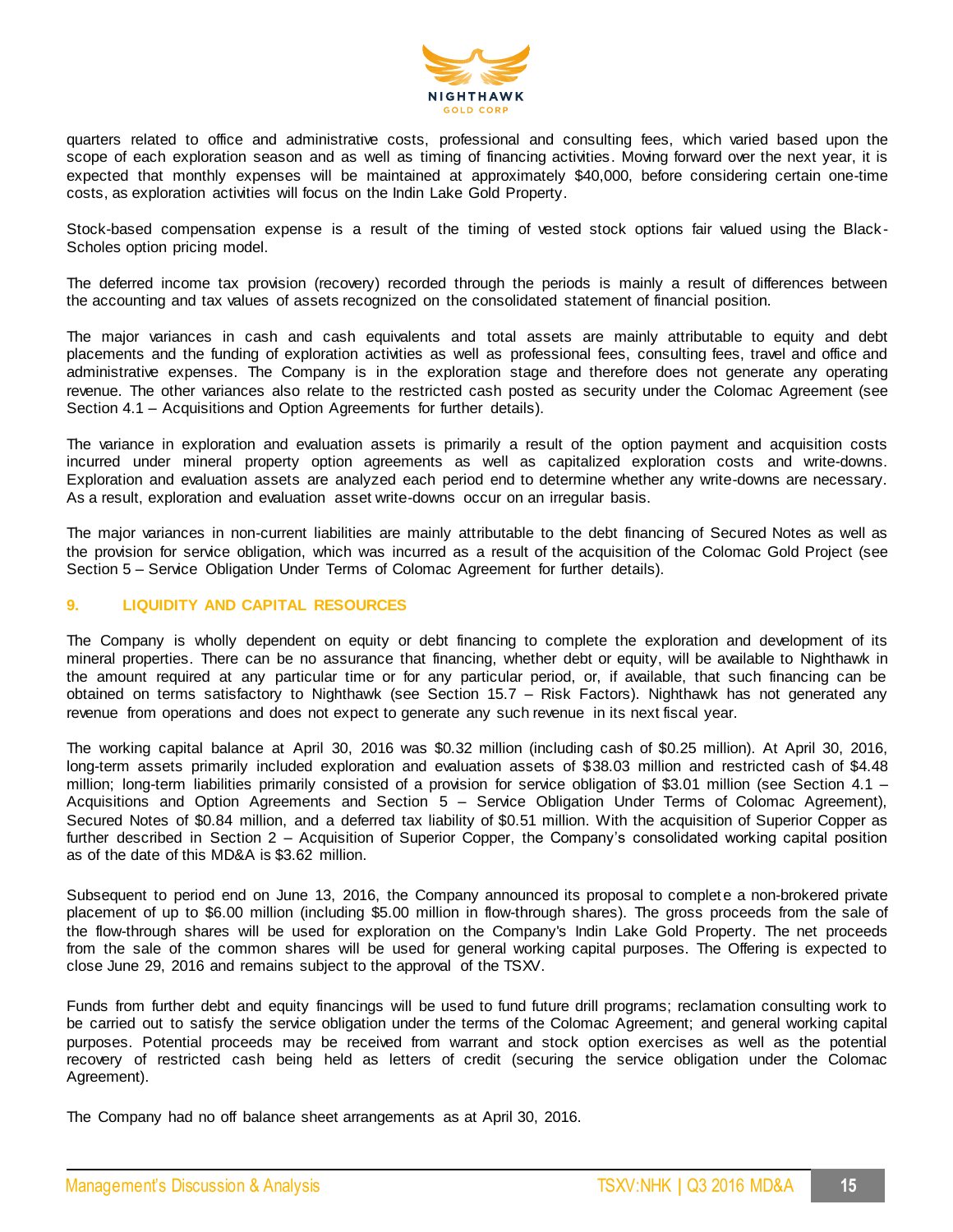

# **10. OUTLOOK**

The Company completed a 2014 exploration program from June to October 2014 and a 2015 exploration program from July to September 2015. \$6.91 million of flow-through funds were raised in a June 2014 financing to support exploration programs. Nighthawk satisfied its flow-through expenditure obligation relating to the June 2014 financing. The Company currently has no further obligation as it pertains to flow-through expenditures.

Nighthawk is in the exploration stage and is subject to risks and challenges similar to companies in a comparable stage. These risks include, but are not limited to, the challenges of securing adequate capital in view of exploration, development and operational risks inherent in the mining industry as well as global economic and gold price volatility. There is no assurance that funding initiatives will continue to be successful to fund planned exploration activities, which are focused on the Indin Lake Gold Property.

Working capital from treasury, as available from time to time, may also be used to acquire and explore other mineral properties either alone or in concert with others as opportunities and finances permit.

With the Superior Acquisition (see Section 2 – Acquisition of Superior Copper), the Company's consolidated working capital position as of the date of this MD&A is \$3.62 million. Proceeds from flow-through shares from the Offering (see Section 3 – Debt Financing & Proposed Private Placement) are to be used for further exploration and development of the Company's flagship Indin Lake Gold Property and a 2016 drill program thereon, which is currently being developed by management.

An investment in Nighthawk's securities is speculative, see Section 15.7 – Risk Factors.

# **11. SIGNIFICANT ACCOUNTING POLICIES**

These unaudited condensed interim consolidated financial statements are presented in Canadian dollars and have been prepared in accordance with IFRS and International Financial Reporting Interpretations Committee ("**IFRIC**") interpretations as issued by the International Accounting Standards Board ("**IASB**") and have been consistently applied to all the periods presented. Nighthawk is in the exploration stage and is subject to risks and challenges similar to companies in a comparable stage. As a result of these circumstances, there is significant doubt as to the appropriateness of the going concern presumption. There is no assurance that Nighthawk's funding initiatives will continue to be successful and these financial statements do not reflect the adjustments to the carrying values of assets and liabilities and the reported expenses and balance sheet classifications that would be necessary were the going concern assumption inappropriate. These adjustments could be material.

The Company's significant accounting policies are summarized in note 3 to the audited annual consolidated financial statements for the year ended July 31, 2015. The policies described below, and estimates related to them, have the most significant effect in preparation and presentation of Nighthawk's consolidated financial statements.

# *11.1 Exploration and Evaluation Assets*

Exploration and evaluation costs, which are intangible costs, including the costs of acquiring claims, are capitalized as exploration and evaluation assets on an area of interest basis pending determination of the technical feasibility and the commercial viability of the project. Capitalized costs include costs directly related to exploration and evaluation activities in the area of interest. General and administrative costs are only allocated to the asset to the extent that those costs can be directly related to operational activities in the relevant area of interest. When a claim is relinquished or a project is abandoned, the related costs are recognized in profit or loss immediately.

Exploration and evaluation assets are assessed for impairment if (i) sufficient data exists to determine technical feasibility and commercial viability, and (ii) facts and circumstances suggest that the carrying amount exceeds the recoverable amount. For the purposes of impairment testing, exploration and evaluation assets are allocated to cash generating units to which the exploration activity relates. The cash generating unit shall not be larger than the area of interest.

Once the technical feasibility and commercial viability of the extraction of mineral resources in an area of interest are demonstrable, exploration and evaluation assets attributable to that area of interest are first tes ted for impairment and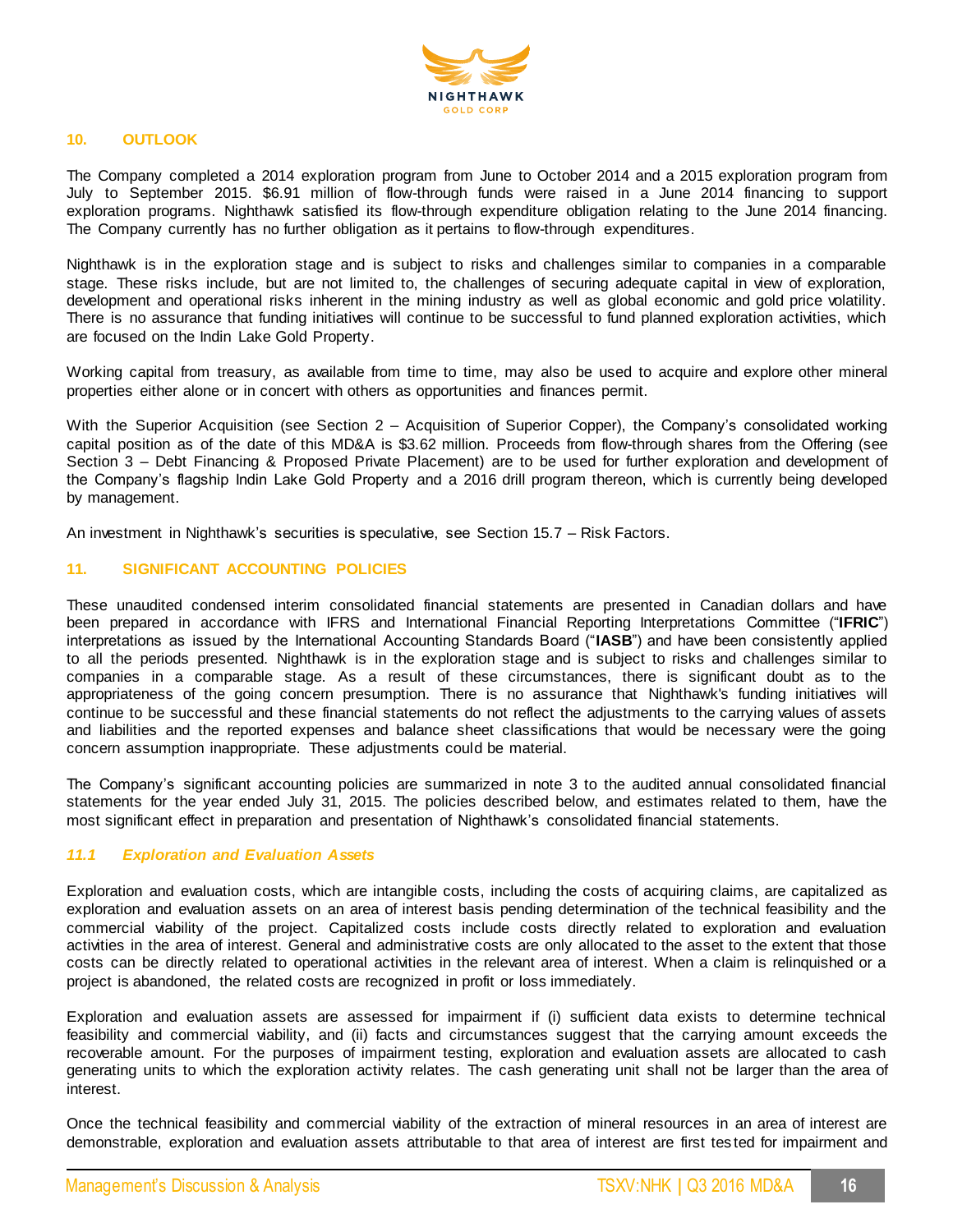

then reclassified from intangible assets to mining property and development assets within property, plant and equipment.

Ownership in mineral properties involves certain risks due to the difficulties in determining the validity of c ertain claims as well as the potential for problems arising from the frequently ambiguous conveyance history characteristics of many mining interests. The Company has investigated the ownership of its mineral properties and, to the best of its knowledge, ownership of its interests are in good standing.

# *11.2 Share-Based Payment Transactions*

The grant date fair value of share-based payment awards granted to employees is recognized as an employee expense or capitalized to exploration and evaluation assets for grants to individuals working directly on mineral properties with a corresponding increase in equity, over the period that the employees unconditionally become entitled to the awards. The amount recognized as an expense is adjusted to reflect the number of awards for which the related service and non-market vesting conditions are expected to be met, such that the amount ultimately recognized as an expense is based on the number of awards that do meet the related service and non-market performance conditions at the vesting date. For share-based payment awards with non-vesting conditions, the grant date fair value of the sharebased payment is measured to reflect such conditions and there is no adjustment for differences between expected and actual outcomes. Fair values of share-based payments (including stock options) are determined based on estimated fair values at the time of grant using the Black-Scholes option pricing model.

The fair value of the amount payable to employees in respect of share appreciation rights, which are settled in cash, is recognized as an expense with a corresponding increase in liabilities, over the period that the employees unconditionally become entitled to payment. The liability is remeasured at each reporting date and at settlement date. Any changes in the fair value of the liability are recognized as personnel expense in profit or loss.

Share-based payment arrangements in which the Company receives goods or services as consideration for its own equity instruments are accounted for as equity-settled share-based payment transactions, regardless of how the equity instruments are obtained by the Company.

#### *11.3 Flow-through Shares*

The Company finances a portion of its exploration activities through the issue of flow-through shares, which transfer the tax deductibility of exploration expenditures to the investor. To the extent that the Company issues common shares to subscribers on a flow-through basis at a premium to the market value of non-flow-through common shares, any such premium is recorded as a liability on Nighthawk's consolidated statement of financial position at the time of subscription. This liability is reduced, on a pro-rata basis, as the Company fulfills its expenditure renunciation obligation associated with such flow-through share issuances, with an offsetting amount recognized as income.

A deferred income tax liability equal to the tax value of flow-through expenditures renounced is recognized once the Company has fulfilled its obligations associated with the renunciation of the related flow-through expenditures. In respect of a retrospective renunciation, such obligation is considered to have been fulfilled once related renunciation filings have been made with the appropriate taxation authorities. In respect of prospective renunciation (i.e., a lookback renunciation), the obligation is considered to be fulfilled once related flow-through expenditures have been incurred.

### **12. CRITICAL ACCOUNTING ESTIMATES AND SIGNIFICANT JUDGEMENTS**

The preparation of the unaudited condensed interim consolidated financial statements requires management to make certain estimates and assumptions that affect the reported amounts of assets and liabilities at the date of the financial statements and reported amounts of revenues and expenses during the reporting period. Actual outcomes could differ from these estimates. The unaudited condensed interim consolidated financial statements include estimates, which by their nature are uncertain. The impacts of such estimates are pervasive throughout the unaudited condensed interim consolidated financial statements, and may require accounting adjustments based on future occurrences. Revisions to accounting estimates are recognized in the period in which the estimate is revised and future periods if the revision affects both current and future periods. These estimates are based on historical experience, current and future economic conditions and other factors, including expectations of future events that are believed to be reasonable under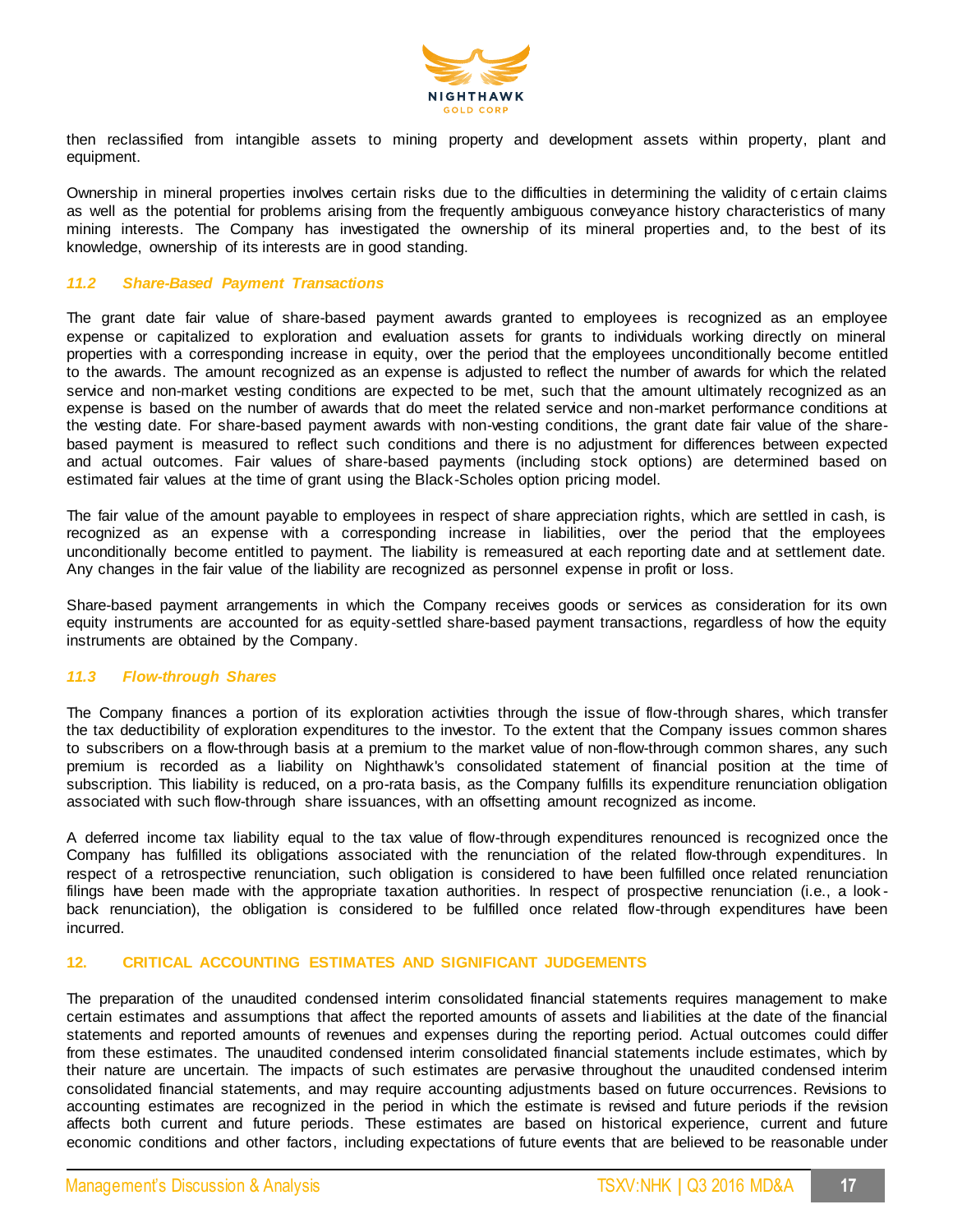

the circumstances.

Significant assumptions about the future and other sources of estimation uncertainty that management has made at the statement of financial position reporting date, that could result in a material adjustment to the carrying amounts of assets and liabilities, in the event that actual results differ from assumptions made, relate to, but are not limited to, the following:

- The Company assesses the carrying value of exploration and evaluation assets at each reporting period to determine whether any indication of impairment exists. When an impairment exists, the calculation of recoverable amount requires the use of estimates and assumptions such as long-term commodity prices, discount rates, recoverable metals, and operating performance;
- The calculation of the fair value of warrants, broker warrants and stock options issued requires the use of estimates in the Black-Scholes option pricing valuation model;
- In connection with the issuance of the Secured Notes, holders received 3,400,000 Secured Note Warrants as additional consideration. Nighthawk has allocated the total principal received between the debt and equity components based on the residual method. The carrying value of the equity instrument was valued as the principal less the fair value of the debt element. The calculation of the fair value of the debt element required management to estimate a grant date discount rate derived from reviewing comparable entities with outstanding convertible debentures and estimating the effective interest rate assuming no conversion feature;
- The calculation of the reclamation liability and provision for service obligation, being the present value of the estimated costs to restore the properties, are discounted at rates which reflect the current market assessments and the risks specific to the liability. The calculation requires management to estimate the total restoration costs, timing of remediation and an appropriate discount rate; and
- Valuation of deferred income taxes.

# **13. ACCOUNTING ISSUES**

# *13.1 MANAGEMENT OF CAPITAL RISK*

The objective when managing capital is to safeguard Nighthawk's ability to continue as a going concern, so that it can continue to provide adequate returns to shareholders, benefits to other stakeholders and to have sufficient funds on hand to meet its exploration and development plans to ensure the ongoing growth of the business.

The Company considers its shareholders' equity, cash and equivalents as capital, manages the capital structure, and makes adjustments to it in light of changes in economic conditions and the risk characteristics of the underlying assets. In order to maintain or adjust capital structure, the Company may issue new shares through private placements, repurchase shares, sell assets, incur debt, or return capital to shareholders. The working capital balance at April 30, 2016 was \$0.32 million. With the Superior Acquisition as further described in Section 2 – Acquisition of Superior Copper, the Company's consolidated working capital position as of the date of this MD&A is \$3.62 million. The timing and extent of the next drill program may depend on its ability to further access the capital markets in order to raise the necessary funds required to carry out such a program. Actual funding requirements may vary from those planned due to a number of factors, including the progress of exploration and development activities. Due to the cyclical nature of the industry, there is no guarantee that when the Company needs to raise capital, there will be access to funds at that time and there is no assurance that funding initiatives will continue to be successful to fund its future exploration activities.

# *13.2 MANAGEMENT OF FINANCIAL RISK*

The Company is exposed to various financial instrument risks and assesses the impact and likelihood of this exposure. These risks include fair value of financial instruments and commodity price risk. Where material, these risks are reviewed and monitored by the Board of Directors and they are more fully described in note 14 to the unaudited condensed interim consolidated financial statements for the nine months ended April 30, 2016.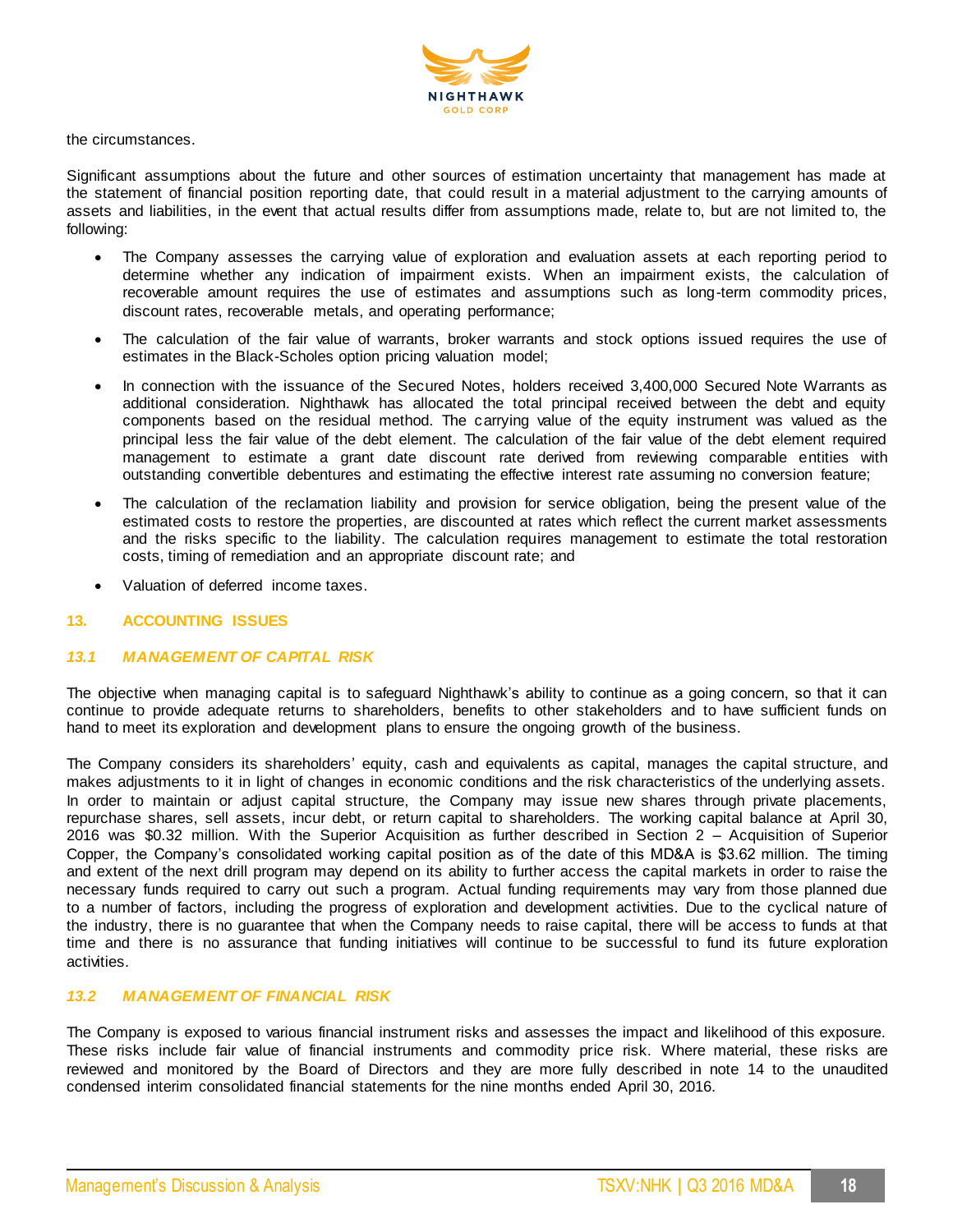

# *13.3 CHANGES IN ACCOUNTING POLICIES*

The Company did not adopt any new accounting policies during the nine months ended April 30, 2016.

# *13.4 RECENT ACCOUNTING PRONOUNCEMENTS*

Certain pronouncements were issued by the IASB or the International Financial Reporting Interpretations Committee that are mandatory for accounting periods after April 30, 2016 or later periods. Many are not applicable or do not have a significant impact to Nighthawk and have been excluded from the discussion below. The following has not yet been adopted and is being evaluated to determine the impact on Nighthawk.

IFRS 9, Financial Instruments, ("**IFRS 9**") was issued by the IASB in October 2010 and will replace IAS 39, Financial Instruments: Recognition and Measurement ("**IAS 39**"). IFRS 9 uses a single approach to determine whether a financial asset is measured at amortized cost or fair value, replacing the multiple rules in IAS 39. The approach in IFRS 9 is based on how an entity manages its financial instruments in the context of its business model and the contractual cash flow characteristics of the financial assets. Most of the requirements in IAS 39 for classification and measurement of financial liabilities were carried forward unchanged to IFRS 9. The new standard also requires a single impairment method to be used, replacing the multiple impairment methods in IAS 39. IFRS 9 is effective for annual periods beginning on or after January 1, 2018. Nighthawk will evaluate the impact of adopting IFRS 9 on its consolidated financial statements, including the possibility of early adoption in future periods.

IFRS 15, issued in May 2014, will specify how and when entities recognize, measure, and disclose revenue. The standard will supersede all current standards dealing with revenue recognition, including IAS 11 Construction Contracts, IAS 18 Revenue, IFRIC 13 Customer Loyalty Programmes, IFRIC 15 Agreements for the Construction of Real Estate, IFRIC 18 Transfers of Assets from Customers, and SIC 31 Revenue – Barter Transactions Involving Advertising Services. IFRS 15 is effective for annual periods beginning on or after January 1, 2018.

|                                                                         | Number of<br><b>Shares</b> |
|-------------------------------------------------------------------------|----------------------------|
| Common shares outstanding - July 31, 2015 and April 30, 2016            | 58,453,693                 |
| Common shares issued on Superior Acquisition - see Section 2            | 54,285,713                 |
| Fully diluted common shares outstanding - June 28, 2016                 | 112,739,406                |
| Secured Note Warrants (exercise price \$0.15, expiry date May 20, 2017) | 3,400,000                  |
| Warrants (exercise price \$0.61, expiry date July 24, 2016)             | 2,255,287                  |
| Unexercised stock options                                               | 10,574,150                 |
| Fully diluted common shares outstanding - June 28, 2016                 | 128,968,843                |

## **14. OUTSTANDING SHARE DATA**

Subsequent to period end, and upon the Superior Acquisition on May 27, 2016, the Company issued 2,315,150 stock options and 2,255,287 warrants for stock options and warrants of Superior Copper. Also subsequent to period end on June 8, 2016, 2,630,000 stock options were issued to directors, officers and consultants of Nighthawk. The stock options had an exercise price of \$0.25 and an expiry date of June 8, 2021.

#### *14.1 COMMON SHARES*

The Company has authorized share capital consisting of an unlimited number of common shares .

#### *14.2 WARRANTS*

During the nine months ended April 30, 2016, 10,000,000 warrants and 1,200,000 broker warrants, issued in connection with a June 2014 financing, expired unexercised.

As at April 30, 2016, 3,400,000 Secured Note Warrants were outstanding and were issued in connection with a nonbrokered private placement debt financing on November 20, 2015. The Secured Note Warrants have an exercise price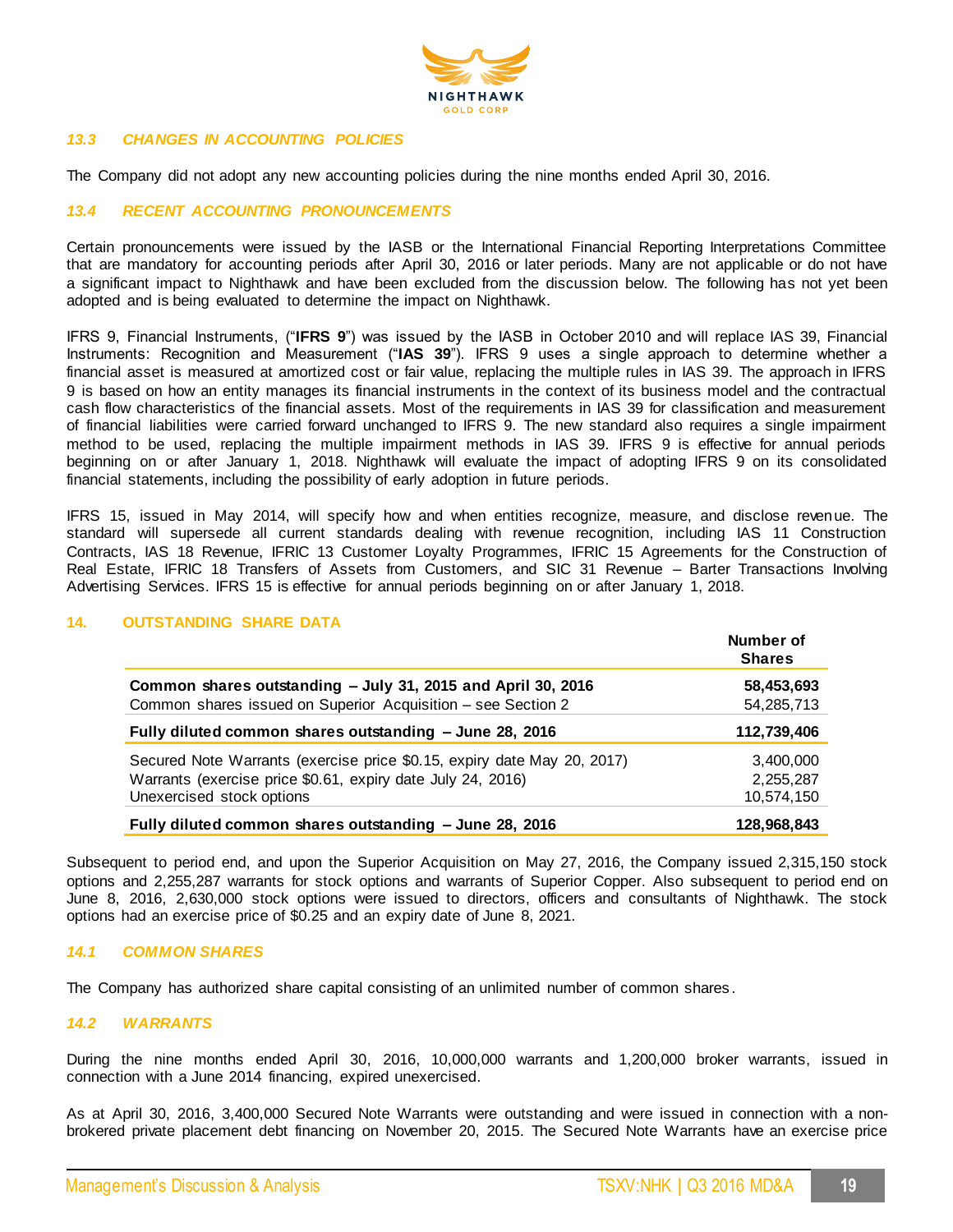

of \$0.15 and expire May 20, 2017.

Subsequent to period end, and upon the Superior Acquisition on May 27, 2016, the Company issued 2,255,287 warrants for warrants of Superior Copper. These warrants have an exercise price of \$0.61 and an expiry date of July 24, 2016.

# *14.3 STOCK OPTIONS*

Nighthawk has a stock option plan (the "**Plan**") under which stock options may be granted to Directors, Officers, employees, consultants and consultant companies. The Plan: (i) provides that the number of common shares reserved for issuance, within a one year period, to any one optionee, shall not exceed 5% of the outstanding common shares; (ii) provides the maximum number of common shares reserved for issuance pursuant to options granted to insiders may not exceed 10%; (iii) and contains other provisions to ensure the Plan is compliant with stock exchange regulations. The options granted vest immediately or as otherwise determined by the Board of Directors.

During the nine months ended April 30, 2016, 2,285,000 stock options were granted and 1,402,000 expired unexercised. The following stock options remained outstanding at April 30, 2016:

| <b>Issue date</b> | <b>Options</b><br>outstanding &<br>exercisable | <b>Exercise</b><br>price | <b>Weighted average</b><br>remaining life (Years) |
|-------------------|------------------------------------------------|--------------------------|---------------------------------------------------|
| July 15, 2013     | 680,000                                        | \$0.60                   | 2.2                                               |
| November 29, 2013 | 364,000                                        | \$0.50                   | 2.5                                               |
| December 17, 2014 | 2,300,000                                      | \$0.34                   | 3.6                                               |
| December 1, 2015  | 2,285,000                                      | \$0.15                   | 4.5                                               |
|                   | 5,629,000                                      | \$0.32                   | 3.6                                               |

Subsequent to period end, and upon the Superior Acquisition on May 27, 2016, the Company issued 2,315,150 stock options for stock options of Superior Copper. Also subsequent to period end on June 8, 2016, 2,630,000 stock options were issued to directors, officers and consultants of Nighthawk. The stock options had an exercise price of \$0.25 and an expiry date of June 8, 2021.

## **15. OTHER INFORMATION**

### *15.1 CONTRACTUAL COMMITMENTS*

Nighthawk does not have any commitments for material exploration expenditures, although it may acquire other properties and enter into other joint venture agreements in accordance with its business plan.

Nighthawk committed to perform reclamation services on three other sites within the Indin Lake Gold Property land package which are the responsibility of AANDC, being the Diversified, Chalco Lake, and Spider Lake sites.

In consideration for the conveyance of the Colomac claims and leases, the Company committed to perform reclamation services on three other sites within the Indin Lake Gold Property land package which are the responsibility of AANDC, as further described in Section 4.1 – Acquisitions and Option Agreements. At April 30, 2016, the remaining service obligation was \$3.01 million. At any time, the Company may terminate its service obligation but as a consequence would relinquish any amount of the Colomac GIC still being held as security against the Colomac LOC's at that time.

Upon acquisition of the Damoti Lake Property, the Damoti Reclamation Obligation existed. At the time of acquisition, the estimated cost of the Damoti Reclamation Obligation could not be reliably measured. Nighthawk has since carried out environmental assessments using a third party specialist and estimated the cost of the Damoti Reclamation Obligation to be \$0.40 million. The Company posted two irrevocable standby letters of credit with a Canadian chartered bank in the amount of \$0.48 million to provide security under its land use permit and water access licence for the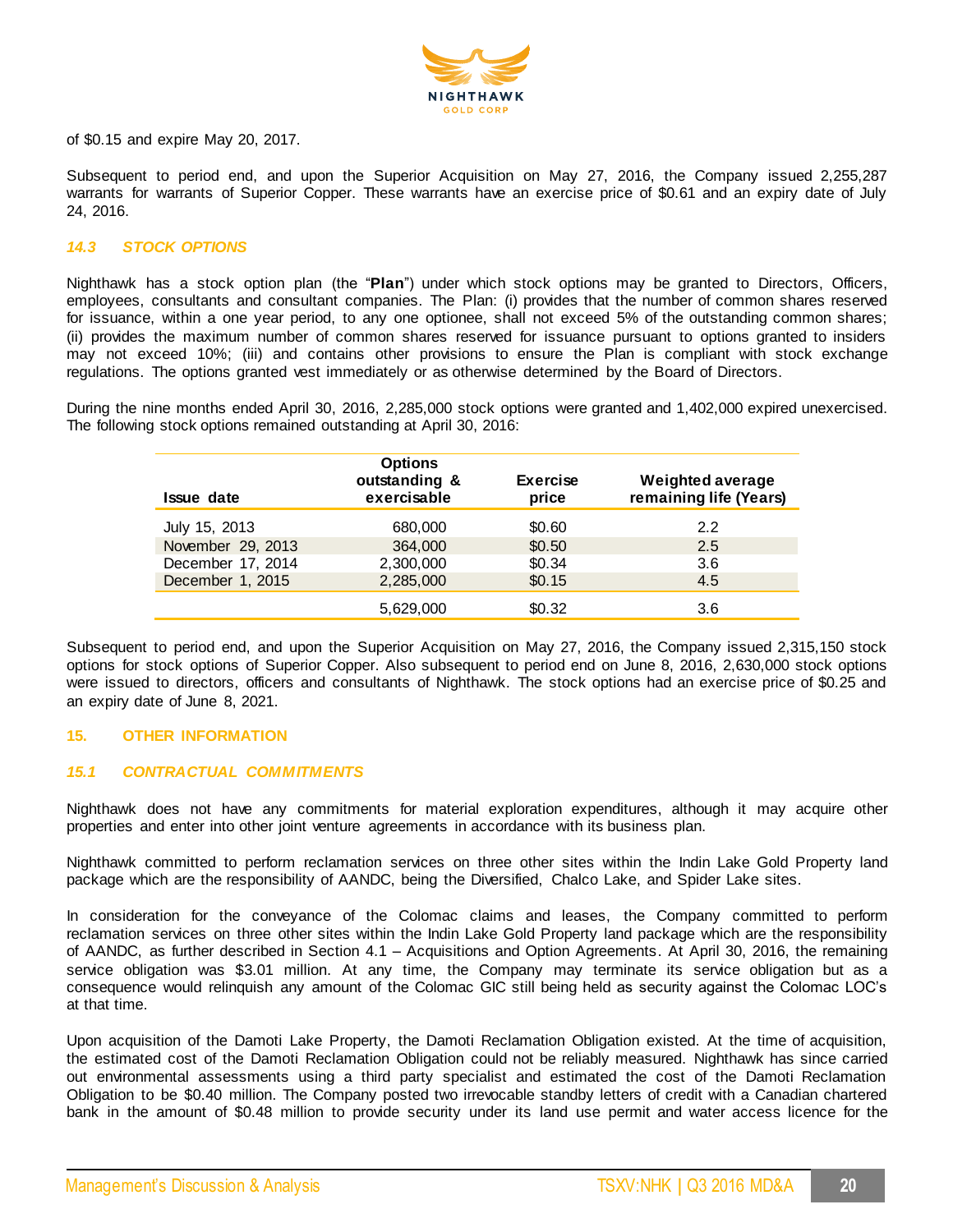

Damoti Reclamation Obligation as well as with respect to its exploration activities relating to the Indin Lake Gold Property.

On November 20, 2015, Nighthawk completed an offering of the Secured Notes for an aggregate principal amount of \$0.85 million as further described in Section 3 – Debt Financing & Proposed Private Placement. At April 30, 2016, the principal and interest balance outstanding of the Secured Notes was \$893,359.

As of April 30, 2016, the Company had satisfied its flow-through expenditure obligation relating to the June 2014 financing. The Company has no further obligation as it pertains to flow-through expenditures.

# *15.2 SUBSEQUENT EVENTS*

Subsequent to period end on May 27, 2016, Nighthawk completed the Superior Acquisition as further described in Section 2 – Acquisition of Superior Copper.

Subsequent to period end on June 8, 2016, 2,630,000 stock options were issued to directors, officers and consultants of Nighthawk. The stock options had an exercise price of \$0.25 and an expiry date of June 8, 2021.

Subsequent to period end on June 13, 2016, the Company announced its proposal to complete a non-brokered private placement consisting of up to \$6.00 million. See Section 3 – Debt Financing & Proposed Private Placement for further details.

# *15.3 DISCLOSURE CONTROLS AND PROCEDURES*

The Chief Executive Officer and Chief Financial Officer have evaluated the effectiveness of the design and operation of disclosure controls and procedures as of April 30, 2016. Based on this evaluation, the Chief Executive Officer and Chief Financial Officer have concluded that disclosure controls and procedures are effective to ensure that information required to be disclosed in reports filed or submitted under Canadian securities legislation are reported within the time periods specified in those rules.

#### *15.4 INTERNAL CONTROL OVER FINANCIAL REPORTING*

The Chief Executive Officer and Chief Financial Officer are responsible for establishing and maintaining adequate internal control over financial reporting. Under the supervision of the Chief Financial Officer, internal control over financial reporting is a process designed to provide reasonable assurance regarding the reliability of financial reporting and the preparation of financial statements for external purposes in accordance with IFRS. There has been no change in internal control procedures during the nine months ended April 30, 2016 that would materially affect, or reasonably likely to materially affect, the internal control over financial reporting.

# *15.5 LIMITATIONS OF CONTROLS AND PROCEDURES*

The Chief Executive Officer and Chief Financial Officer believe that any disclosure controls and procedures or internal controls over financial reporting, no matter how well conceived and operated, can provide only reasonable, not absolute, assurance that the objectives of the control system are met. Further, the design of a control system must reflect the fact that there are resource constraints, and the benefits of controls must be considered relative to their costs. Because of the inherent limitations in all control systems, they cannot provide absolute assurance that all control issues and instances of fraud, if any, within the Company have been prevented or detected. These inherent limitations include the realities that judgments in decision making can be faulty, and that breakdowns can occur because of simple error or mistake. Additionally, controls can be circumvented by the individual acts of some persons, by collusion of two or more people, or by unauthorized override of the control. The design of any systems of controls also is based in part upon certain assumptions about the likelihood of future events, and there can be no assurance that any design will succeed in achieving its stated goals under all potential future conditions. Accordingly, because of the inherent limitations in a cost effective control system, misstatements due to error or fraud may occur and not be detected.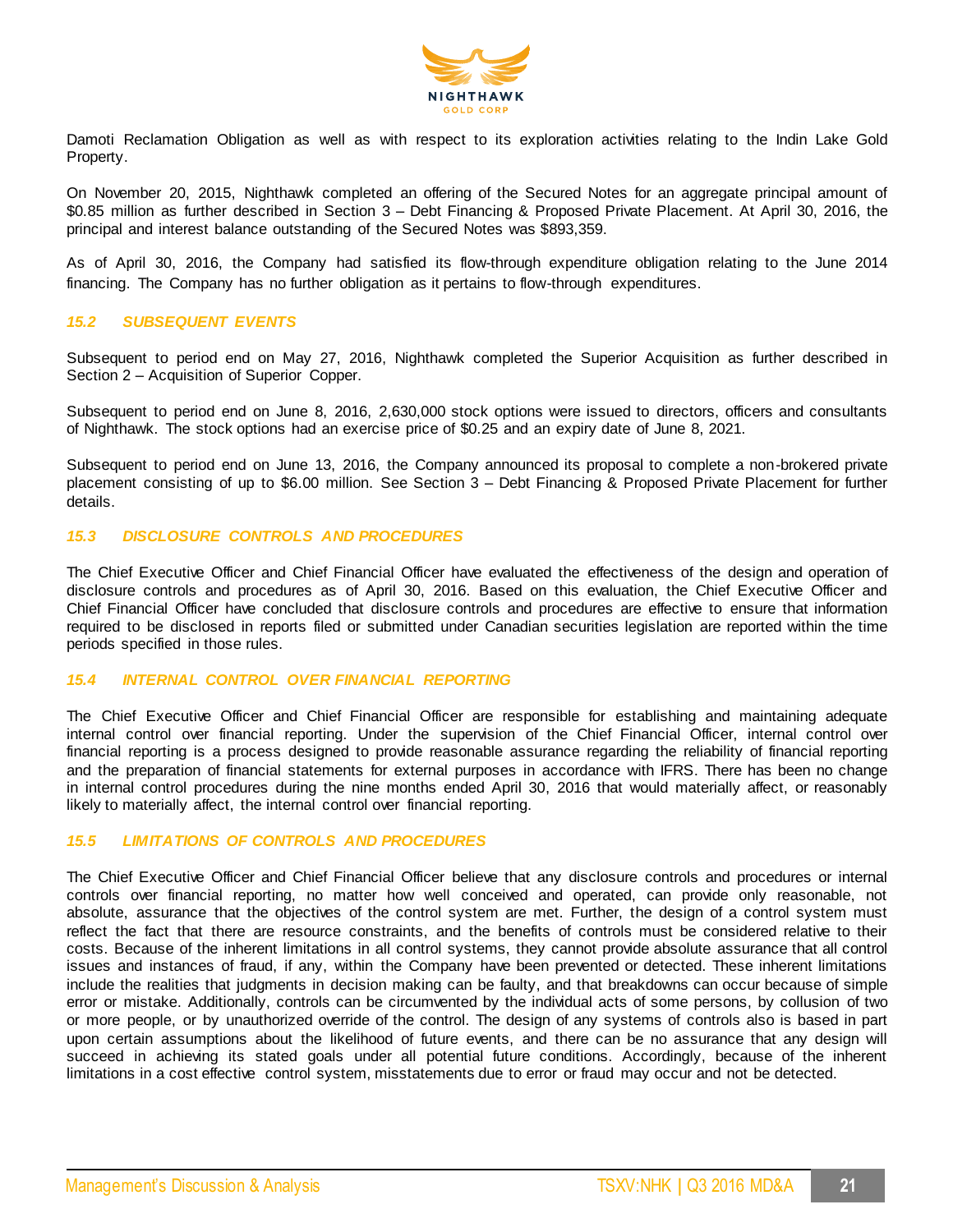

### *15.6 RELATED PARTY TRANSACTIONS*

Transactions for the nine months ended April 30, 2016 are disclosed and explained in note 12 to the unaudited condensed interim consolidated financial statements for the nine months ended April 30, 2016, which accompanies this MD&A.

During the nine months ended April 30, 2016, Nighthawk paid consulting fees of \$225,000 (nine months ended April 30, 2015 - \$135,000) to Heather Grace & Co., a company controlled by David Wiley, the Chief Executive Officer and a Director of Nighthawk. At April 30, 2016, the balance owed was \$nil (July 31, 2015 - \$nil).

During the nine months ended April 30, 2016, Nighthawk paid financial consulting fees of \$60,000 (nine months ended April 30, 2015 - \$60,000) to 2245448 Ontario Inc., a company controlled by Michael Leskovec, the Chief Financial Officer of Nighthawk. At April 30, 2016, the balance owed was \$nil (July 31, 2015 - \$nil).

During the nine months ended April 30, 2016, Nighthawk paid geological consulting fees of \$112,500 (nine months ended April 30, 2015 - \$112,500) to Byron Geological Inc., a company controlled by Dr. Michael Byron, the Chief Geologist and a Director of Nighthawk. At April 30, 2016, the balance owed was \$12,500 (July 31, 2015 - \$12,500).

# *15.7 RISK FACTORS*

Nighthawk is in the exploration stage and is subject to the risks and challenges similar to other companies in a comparable stage. The risk factors set forth in Nighthawk's annual MD&A for the year ended July 31, 2015, a copy of which is filed a[t www.sedar.com,](http://www.sedar.com/) could materially affect Nighthawk's future operating results, the successful exploration and development of Nighthawk's mineral properties and could cause actual events to differ materially from those described in forward-looking statements relating to Nighthawk.

### *15.8 CORPORATE GOVERNANCE*

The Board of Directors follow corporate governance policies to ensure transparency and accountability to shareholders. The Audit Committee fulfills its role of ensuring the integrity of the reported information through its review of the interim and audited annual consolidated financial statements prior to their submission to the Board of Directors for approval.

### *15.9 FORWARD-LOOKING STATEMENTS*

This report may contain forward-looking statements, including predictions, projections and forecasts. Forward-looking statements include, but are not limited to, statements with respect to information with respect to Nighthawk's financings, the return and timing of return of the Security funds, exploration results, the future price of gold, the estimation of mineral reserves and resources, the realization of mineral reserve and resource estimates, the timing and amount of estimated future production, costs of production, anticipated budgets and exploration expenditures, capital expenditures, costs and timing of the development of new deposits, the success of exploration activities generally, permitting time lines, currency fluctuations, requirements for additional capital, government regulation of exploration and mining operations, environmental risks, unanticipated reclamation expenses, title disputes or claims, limitations on insurance coverage and the timing and possible outcome of any pending litigation. Often, but not always, forwardlooking statements can be identified by the use of words such as "plans", "expects" or "does not expect", "is expected", "budget", "scheduled", "estimates", "forecasts", "intends", "anticipates" or "does not anticipate", or "believes", or describes a "goal", or variation of such words and phrases or state that certain actions, events or results "may", "could", "would", "might" or "will" be taken, occur or be achieved.

Forward-looking statements involve known and unknown risks, future events, conditions, uncertainties and other factors which may cause the actual results, performance or achievements to be materially different from any future results, prediction, projection, forecast, performance or achievements expressed or implied by the forward-looking statements. Such factors include, among others, the actual results of current exploration activities; actual results and interpretation of current reclamation activities; conclusions of economic evaluations; changes in project parameters as plans continue to be refined; future prices of gold, silver and copper; possible variations in ore grade or recovery rates; failure of plant, equipment or processes to operate as anticipated; accidents, labour disputes and other risks of the mining industry; delays in obtaining governmental approvals or financing or in the completion of exploration,